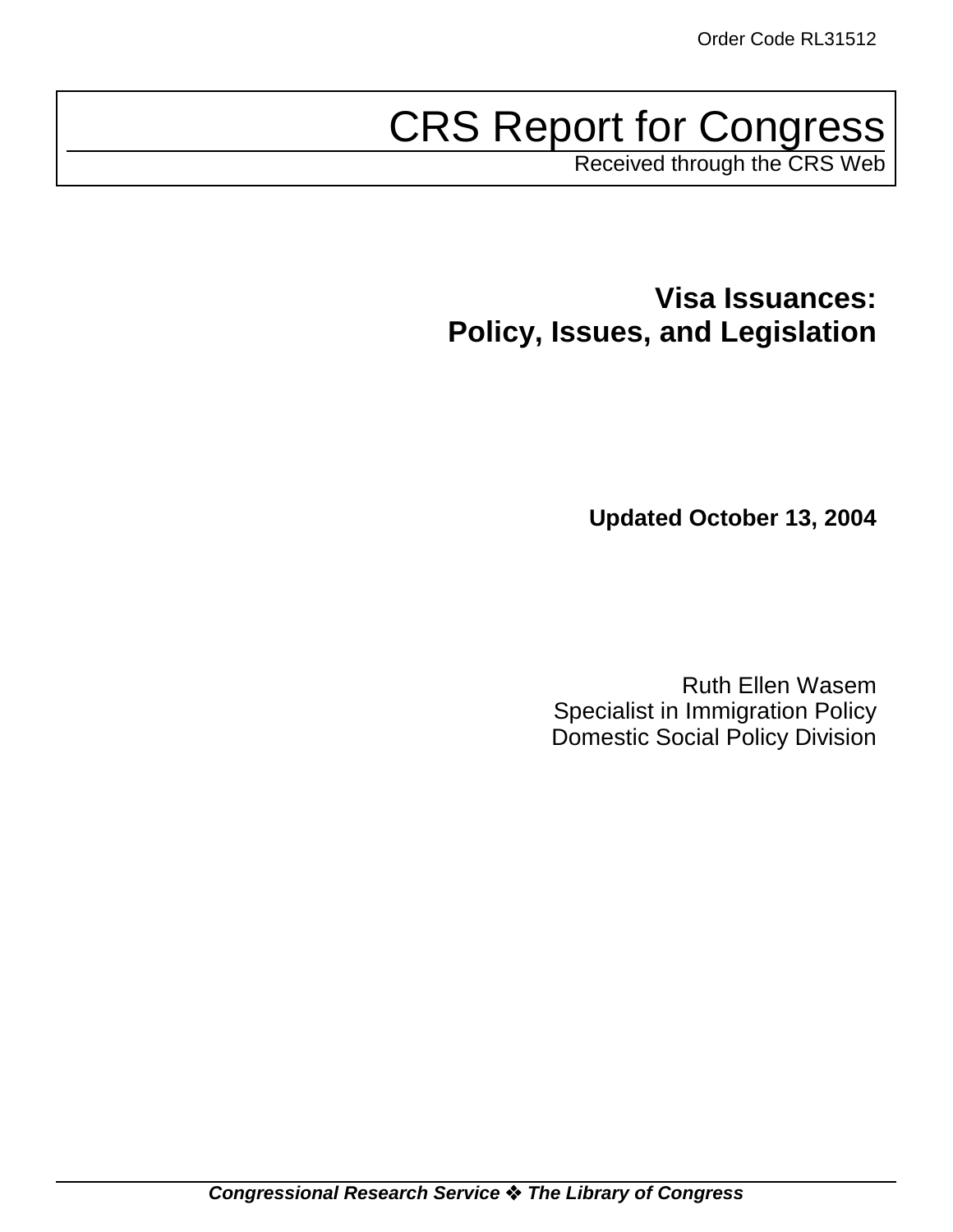# Visa Issuances: Policy, Issues, and Legislation

### **Summary**

Since the September 11, 2001 terrorist attacks, considerable concern has been raised because the 19 terrorists were aliens who apparently entered the United States with temporary visas despite provisions in immigration laws that bar the admission of terrorists. Foreign nationals not already legally residing in the United States who wish to come to the United States generally must obtain a visa to be admitted, with certain exceptions noted in law. The report of the 9/11 Commission maintained that border security was not considered a national security matter prior to September 11, and as a result the State Department's consular officers were not treated as full partners in counterterrorism efforts. The 9/11 Commission has made several recommendations that underscore the urgency of implementing legislative provisions on visa policy and immigration control that Congress enacted several years ago.

Bills implementing the 9/11 Commission recommendations (S. 2845, H.R. 10, S. 2774/H.R. 5040, and H.R. 5024) have various provisions that would affect visa issuances. House-passed H.R. 10 would further broaden the security and terrorism grounds of inadmissibility to exclude aliens who have participated in the commission of acts of torture or extrajudicial killings abroad or who are members of political, social or other groups that endorse or espouse terrorist activity. House-passed H.R. 10 also would deploy technologies (e.g., biometrics) to detect potential terrorist indicators on travel documents; establish an Office of Visa and Passport Security; and train consular officers in the detection of terrorist travel patterns.

In addition to the legislation implementing the 9/11 Commission recommendations, S. 1609 would amend the INA to make an alien excludable from United States for nonpayment of child support. A bill (S. 2661) to make visa revocation a ground for removal has been introduced, and similar language is in H.R. 10 as passed by the House.

The 107<sup>th</sup> Congress expanded the definition of terrorism and the designation of terrorist organizations used to determine the inadmissibility in the USA Patriot Act (P.L. 107-56). Another law, the Enhanced Border Security and Visa Entry Reform Act (P.L. 107-173), mandated data sharing so that consular officers have access to relevant electronic information, required the development of an interoperable electronic data system to be used to share information relevant to alien admissibility, and required that all visas issued by October 2004 have biometric identifiers. The Homeland Security Act (P.L. 107-296) transferred to the new Department of Homeland Security (DHS) the authority to issue regulations regarding visa issuances and assigns staff to consular posts abroad. The Department of State (DOS) Bureau of Consular Affairs remains the agency responsible for issuing visas.

Meanwhile, nonimmigrant (i.e., temporary) visas issued abroad dipped to 4.9 million in FY2003 after peaking at 7.6 million in FY2001. This slowdown in visa issuances has sparked concern among the business community, some of whom argue they are adversely affected by the new visa policies. Others are expressing scepticism about the cost, time, and complexity of developing interoperable databases, a feature many others see as essential to enhanced border security.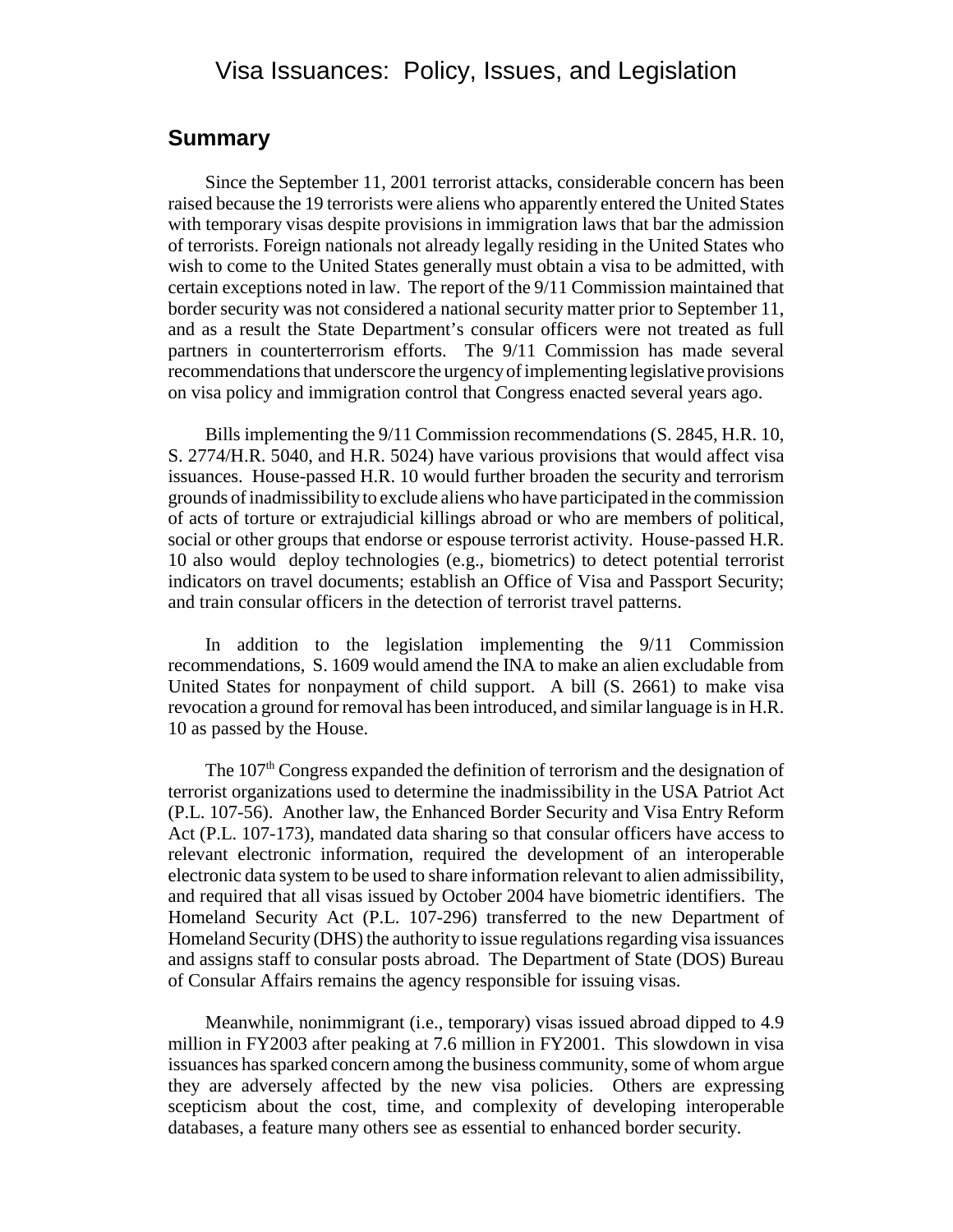# **Contents**

| Enhanced Border Security and Visa Entry Reform Act  14 |
|--------------------------------------------------------|
|                                                        |
|                                                        |
|                                                        |
|                                                        |
|                                                        |
|                                                        |
|                                                        |
|                                                        |

# **List of Figures**

| Figure 1. Immigrant Visas Issued and LPR Status Granted, |  |
|----------------------------------------------------------|--|
|                                                          |  |
|                                                          |  |

# **List of Tables**

| Table 1. Immigrants Refused Visa by Grounds of Inadmissibility  10    |  |
|-----------------------------------------------------------------------|--|
| Table 2. Nonimmigrants Refused Visa by Grounds of Inadmissibility  11 |  |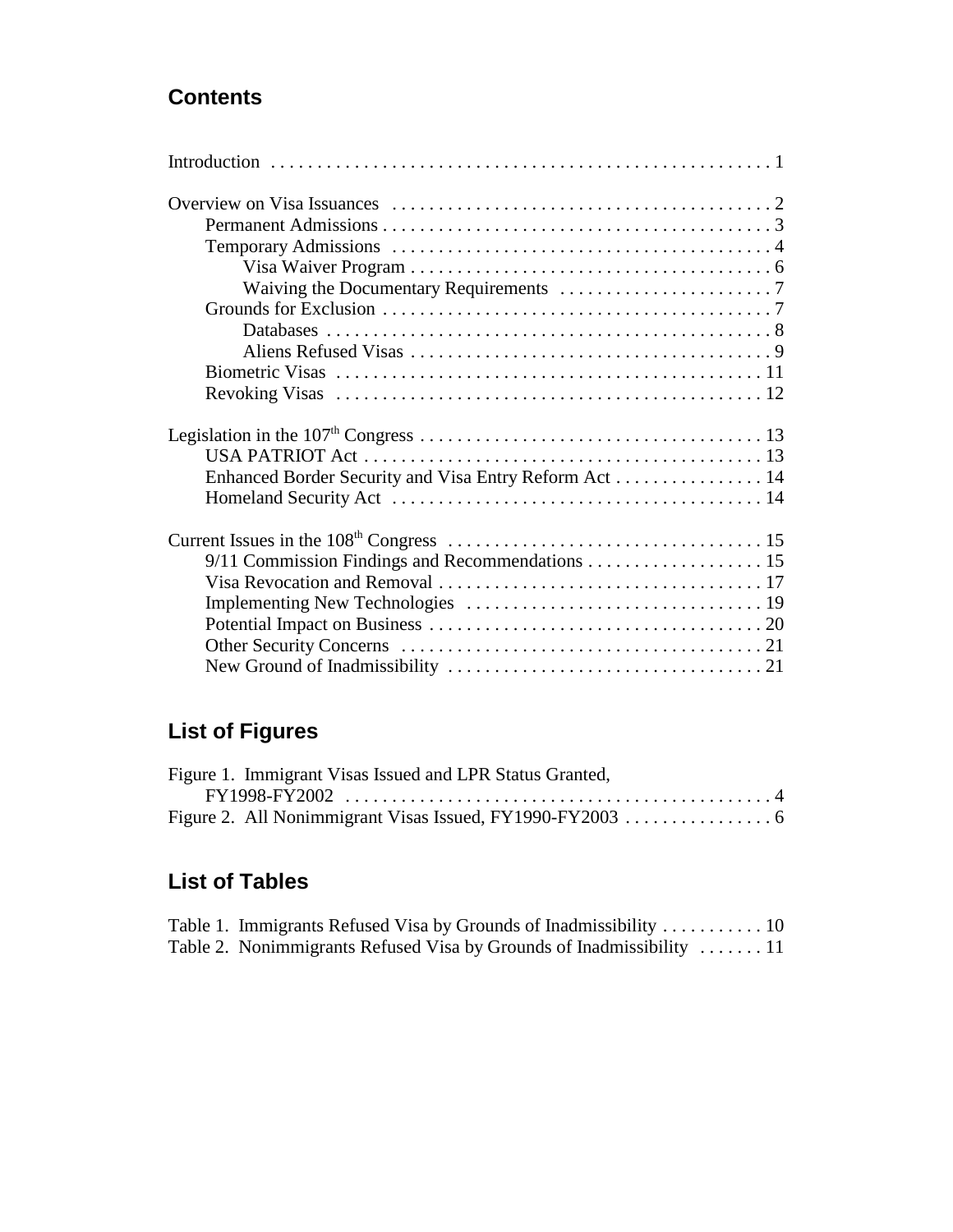# Visa Issuances: Policy, Issues, and Legislation

# **Introduction**

In the months following the September 11, 2001 terrorist attacks, considerable concern has been raised because the 19 terrorists were aliens (i.e., noncitizens or foreign nationals) who apparently entered the United States on temporary visas. The report of the National Commission on Terrorist Attacks Upon the United States (also known as the 9/11 Commission) maintained that border security was not considered a national security matter prior to September 11, and as a result the State Department's consular officers were not treated as full partners in counterterrorism efforts. The 9/11 Commission has made several recommendations that underscore the urgency of implementing legislative provisions on visa policy and immigration control that Congress enacted several years ago. Fears that lax enforcement of immigration laws regulating the admission of foreign nationals into the United States may continue to make the United States vulnerable to further terrorist attacks led many to call for revisions in the visa policy and changes in who administers immigration law.

Foreign nationals not already legally residing in the United States who wish to come to the United States generally must obtain a visa to be admitted.<sup>1</sup> Under current law, three departments — the Department of State (DOS), the Department of Homeland Security (DHS) and the Department of Justice (DOJ) — each play key roles in administering the law and policies on the admission of aliens.<sup>2</sup> DOS's Bureau of Consular Affairs (Consular Affairs) is the agency responsible for issuing visas, DHS's Citizenship and Immigration Services (USCIS) is charged with approving immigrant petitions, and DHS's Bureau of Customs and Border Protection (CBP) is tasked with inspecting all people who enter the United States. DOJ's Executive Office for Immigration Review (EOIR) has a significant policy role through its adjudicatory decisions on specific immigration cases.

This report opens with an overview of visa issuances, with sections on procedures for aliens coming to live in the United States permanently and on

 $<sup>1</sup>$  Authorities to except or to waive visa requirements are specified in law, such as the broad</sup> parole authority of the Attorney General under  $\S212(d)(5)$  of the INA and the specific authority of the Visa Waiver Program in §217 of the INA.

<sup>&</sup>lt;sup>2</sup> Other departments, notably the Department of Labor (DOL), and the Department of Agriculture (USDA), play roles in the approval process depending on the category or type of visa sought, and the Department of Health and Human Services (DHHS) sets policy on the health-related grounds for inadmissibility discussed below.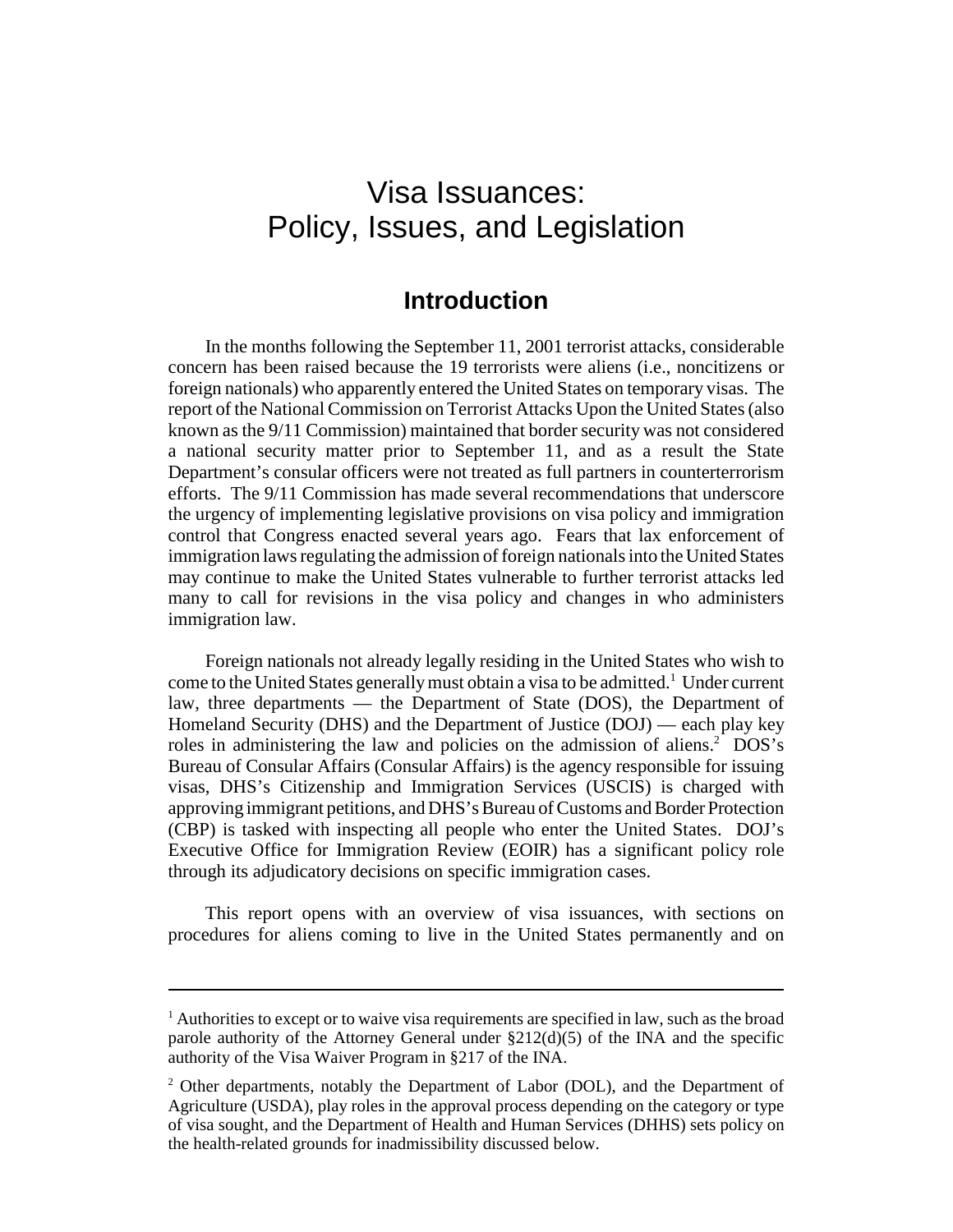procedures for aliens admitted for temporary stays.<sup>3</sup> It includes a discussion of visa screening policies, including inadmissibility, databases, an analysis of visa refusals, biometric visas and other major visa policy procedures. Summaries of key laws revising visa policy enacted in the  $107<sup>th</sup>$  Congress follows. The final section analyzes selected issues in the  $108<sup>th</sup>$  Congress, notably the  $9/11$  Commission recommendations, visa revocation and removal, new technologies, potential impact on business, and other security concerns.

# **Overview on Visa Issuances**

There are two broad classes of aliens that are issued visas: immigrants and nonimmigrants.4 Those for whom visas are not required, including humanitarian admissions, such as asylees, refugees, parolees and other aliens granted relief from deportation, are handled separately under the Immigration and Nationality Act (INA). Those aliens granted asylum or refugee status ultimately are eligible to become legal permanent residents (LPRs).<sup>5</sup> Illegal aliens or unauthorized aliens include those noncitizens who either entered the United States surreptitiously (i.e., entered without inspection), or who violated the terms of their visas.

The documentary requirements for visas are stated in §222 of the INA, with some discretion for further specifications or exceptions by regulation as discussed below. Generally, the application requirements are more extensive for aliens who wish to permanently live in the United States than those coming for visits. The amount of paperwork required and the length of adjudication process to obtain a visa to come to the United States is analogous to that of the Internal Revenue Service's (IRS) tax forms and review procedures. Just as persons with uncomplicated earnings and expenses may file an IRS "short form" while those whose financial circumstances are more complex may file a series of IRS forms, so too an alien whose situation is straightforward and whose reason for seeking a visa is easily documented generally has fewer forms and procedural hurdles than an alien whose circumstances are more complex. There are over 70 U.S. Citizenship and Immigration Services (USCIS) forms as well as DOS forms that pertain to the visa issuance process.<sup>6</sup>

<sup>3</sup> For a broader discussion, see CRS Report RS20916, *Immigration and Naturalization Fundamentals*, by Ruth Ellen Wasem.

<sup>&</sup>lt;sup>4</sup> For background and analysis of visa issuance policy and activities, see CRS Report RL31512, *Visa Issuances: Policy, Issues, and Legislation*, by Ruth Ellen Wasem.

<sup>&</sup>lt;sup>5</sup> For background and further discussion of humanitarian cases, see CRS Report RL31269, *Refugee Admissions and Resettlement Policy*, by Andorra Bruno; and CRS Report RS20844, *Temporary Protected Status: Current Immigration Policy and Issues*, by Ruth Ellen Wasem and Karma Ester.

<sup>6</sup> USCIS forms are available at [http://uscis.gov/graphics/formsfee/index.htm].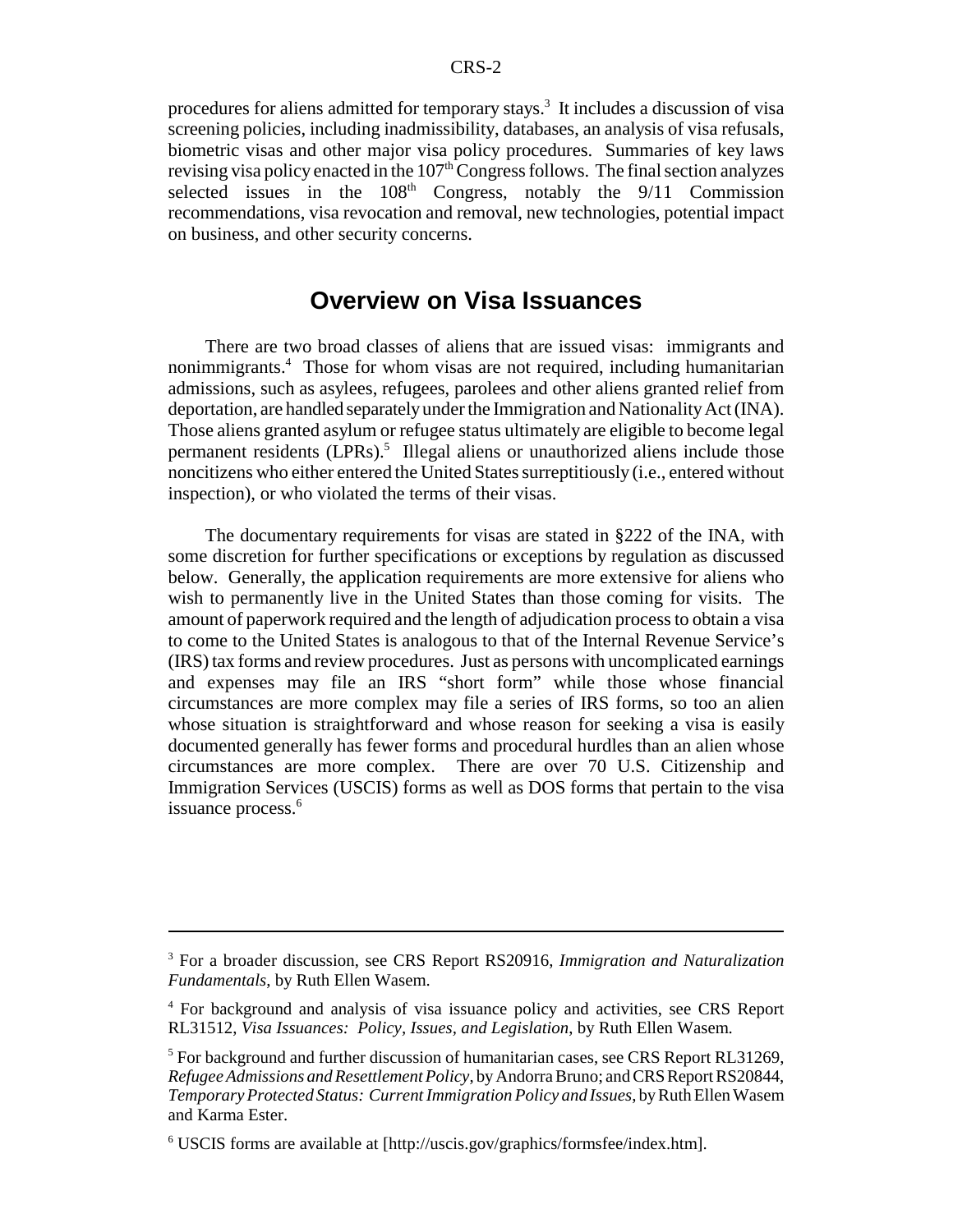#### **Permanent Admissions**

Aliens who wish to come to live permanently in the United States must meet a set of criteria specified in the INA. They must qualify as:

- a spouse or minor child of a U.S. citizen;
- a parent, adult child or sibling of an adult U.S. citizen;
- a spouse or minor child of a legal permanent resident;
- an employee that a U.S. employer has gotten approval from the Department of Labor to hire;
- a person of extraordinary or exceptional ability in specified areas;
- a refugee or asylee determined to be fleeing persecution;
- a winner of a visa in the diversity lottery; or
- ! a person eligible under other specialized provisions of law.

Petitions for immigrant (i.e., LPR status), are first filed with USCIS by the sponsoring relative or employer in the United States. If the prospective immigrant is already residing in the United States, the USCIS handles the entire process, which is called "adjustment of status." If the prospective LPR does not have legal residence in the United States, the petition is forwarded to Consular Affairs in their home country after USCIS has reviewed it. The Consular Affairs officer (when the alien is coming from abroad) and USCIS adjudicator (when the alien is adjusting status in the United States) must be satisfied that the alien is entitled to the immigrant status. Many LPRs are adjusting status from within the United States rather than receiving visas issued abroad by Consular Affairs. For example, over 1 million aliens became LPRs in both FY2001 and FY2002, while only 406,000 and 389,00 immigrant visas were issued abroad in those respective years, as **Figure 1** indicates.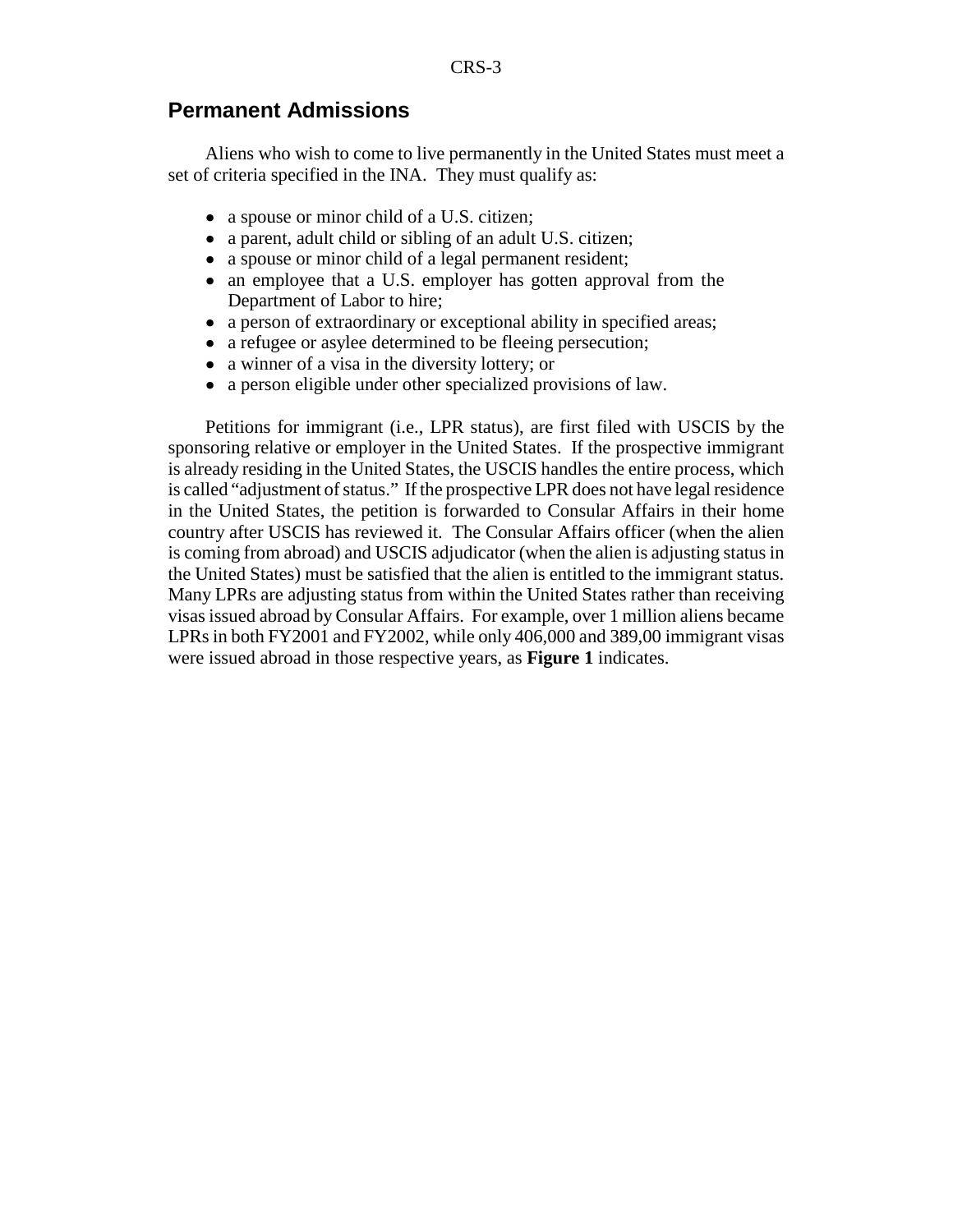

#### **Figure 1. Immigrant Visas Issued and LPR Status Granted, FY1998-FY2002**

A personal interview is required for all prospective LPRs.<sup>7</sup> The burden of proof is on the applicant to establish eligibility for the type of visa for which the application is made. Consular Affairs officers (when the alien is coming from abroad) and USCIS adjudicators (when the alien is adjusting status in the United States) must confirm that the alien is not ineligible for a visa under the so-called "grounds for inadmissibility" of the INA, which include criminal, terrorist, and public health grounds for exclusion discussed below.<sup>8</sup>

#### **Temporary Admissions**

Aliens seeking to come to the United States temporarily rather than to live permanently are known as nonimmigrants.<sup>9</sup> These aliens are admitted to the United States for a temporary period of time and an expressed reason. There are 24 major nonimmigrant visa categories, and 70 specific types of nonimmigrant visas are issued currently. Most of these nonimmigrant visa categories are defined in  $\S 101(a)(15)$  of

**Source:** CRS presentation of published USCIS and Consular Affairs data.

 $7$  22 C.F.R. §42.62.

<sup>&</sup>lt;sup>8</sup> For a recent review of Consular Affair's role in visa processing, see U.S. Government Accountability Office (formerly General Accounting Office), *Border Security: Visa Process Should Be Strengthened as an Antiterrorism Tool*, GAO-03-132NI, Oct. 21, 2002.

<sup>9</sup> For a full discussion and analysis of nonimmigrant visas, see CRS Report RL31381, *U.S. Immigration Policy on Temporary Admissions*, by Ruth Ellen Wasem. (Hereafter cited as CRS Report RL31381, *Temporary Admissions*.)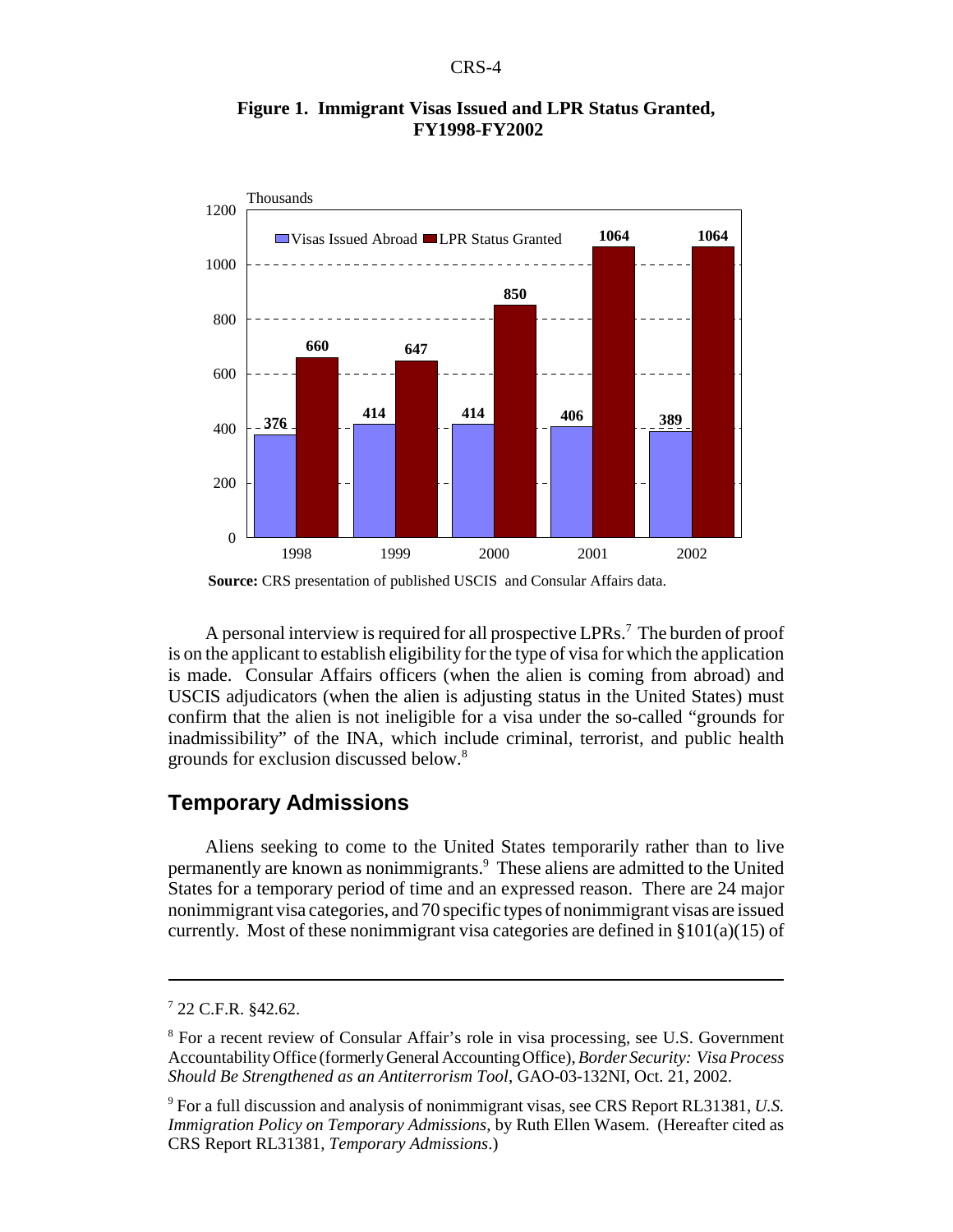the INA. These visa categories are commonly referred to by the letter and numeral that denotes their subsection in  $\S 101(a)(15)$ , e.g., B-2 tourists, E-2 treaty investors, F-1 foreign students, H-1B temporary professional workers, J-1 cultural exchange participants, or S-4 terrorist informants.

As with immigrant visas, the burden of proof is on the applicant to establish eligibility for nonimmigrant status and the type of nonimmigrant visa for which the application is made. Nonimmigrants must demonstrate that they are coming for a limited period and for a specific purpose. The Consular Affairs officer, at the time of application for a visa, as well as the Customs and Border Protection Bureau (CBP) inspectors, at the time of application for admission, must be satisfied that the alien is entitled to a nonimmigrant status.<sup>10</sup> The law exempts only the H-1 workers, L intracompany transfers, and V family members from the requirement that they prove that they are not coming to live permanently.<sup>11</sup> USCIS and CBP play a role determining eligibility for certain nonimmigrant visas, notably H workers and L intracompany transfers. Also, if a nonimmigrant in the United States wishes to change from one nonimmigrant category to another, such as from a tourist visa to a student visa, the alien files a change of status application with the USCIS. If the alien leaves the United States while the change of status is pending, the alien is presumed to have relinquished the application.

Personal interviews are generally required for foreign nationals seeking nonimmigrant visas. Interviews, however, may be waived in certain cases; prior to the September 11, 2001 terrorist attacks, personal interviews for applicants for B visitor visas reportedly were often waived.<sup>12</sup> This waiver formed the basis for the controversial and allegedly fraud-prone "Visa Express" in Saudi Arabia (now suspended) where travel agents pre-screened visa applicants and submitted petitions on behalf of the aliens. $13$  After September 11, 2001, the number of personal interviews rose significantly as part of broader efforts to meet national security goals. DOS issued interim regulations on July 7, 2003, that officially tightened up the requirements for personal interviews and substantially narrowed the class of nonimmigrants eligible for the waiver of a personal interview. Now personal interview waivers may be granted only to children under age 16, persons 60 years or older, diplomats and representatives of international organizations, aliens who are renewing a visa they obtained within the prior 12 months, and individual cases for whom a waiver is warranted for national security or unusual circumstances.<sup>14</sup>

 $10$  22 C.F.R. §41.11(a).

 $11$  §214(b) of the INA; 8 U.S.C. §1184(b).

<sup>12 22</sup> C.F.R. §41.102.

<sup>13</sup> U.S. Department of State, *Myths and Facts about U.S. Immigration Standards for Saudi Arabian Immigrants*, Fact Sheet issued July 8, 2002.

<sup>14</sup> *Federal Register*, vol. 68, no. 129, July 7, 2003, pp. 40127-40129.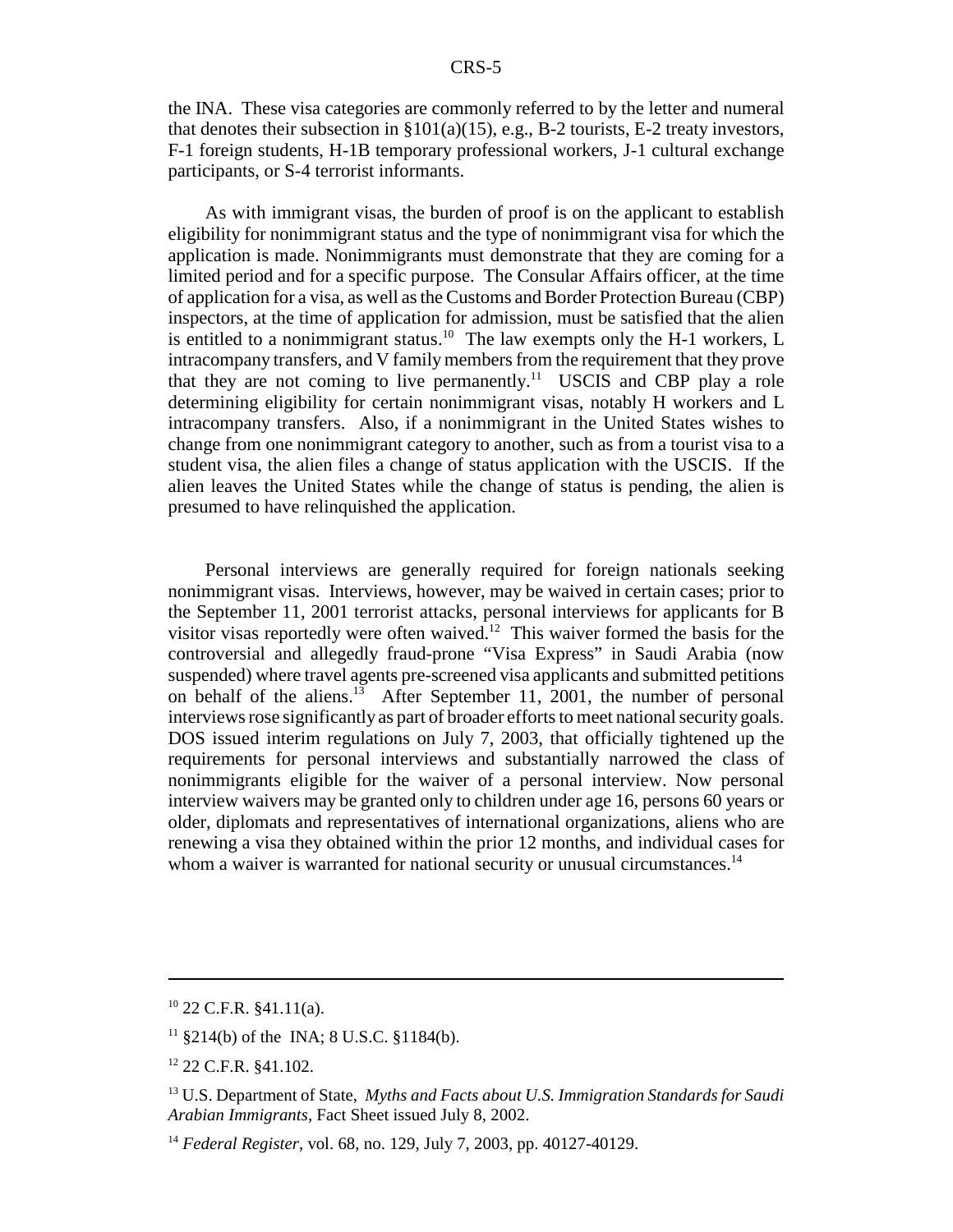

#### **Figure 2. All Nonimmigrant Visas Issued, FY1990-FY2003**

**Source:** CRS presentation of DOS Bureau of Consular Affairs data.

Nonimmigrant visas issued abroad dipped to 5.8 million in FY2002 after peaking at 7.6 million in FY2001. Preliminary FY2003 data indicate a further drop to 4.9 million nonimmigrant visas issued. Over the past dozen years, as **Figure 2** illustrates, DOS has typically issued about 6 million nonimmigrant visas annually.

The growth in the late 1990s has been largely attributable to the issuances of border crossing cards to residents of Canada and Mexico and the issuances of temporary worker visas. Combined, visitors for tourism and business comprised the largest group of nonimmigrants in FY2002, about 4.3 million, down from 5.7 million in FY2000. Other notable categories were students (4.5%), exchange visitors (5.0%) and temporary workers (5.1%). Depending on the visa category and the country the alien is coming from, the nonimmigrant visa may be valid for several years and may permit multiple entries. USCIS reported 33.7 million nonimmigrant entries in FY2000 and 27.9 million in FY2002.15

**Visa Waiver Program.** Not all aliens are required to have a visa to visit the United States. Indeed, most visitors enter the United States without nonimmigrant visas through the Visa Waiver Program (VWP). This provision of INA allows the visa documentary requirements to be waived for aliens coming as visitors from 27 countries (e.g., Australia, France, Germany, Italy, Japan, New Zealand, and Switzerland). Thus, visitors from these countries are not required to obtain a visa

<sup>15</sup> For additional analysis, see CRS Report RL31381, *Temporary Admissions*.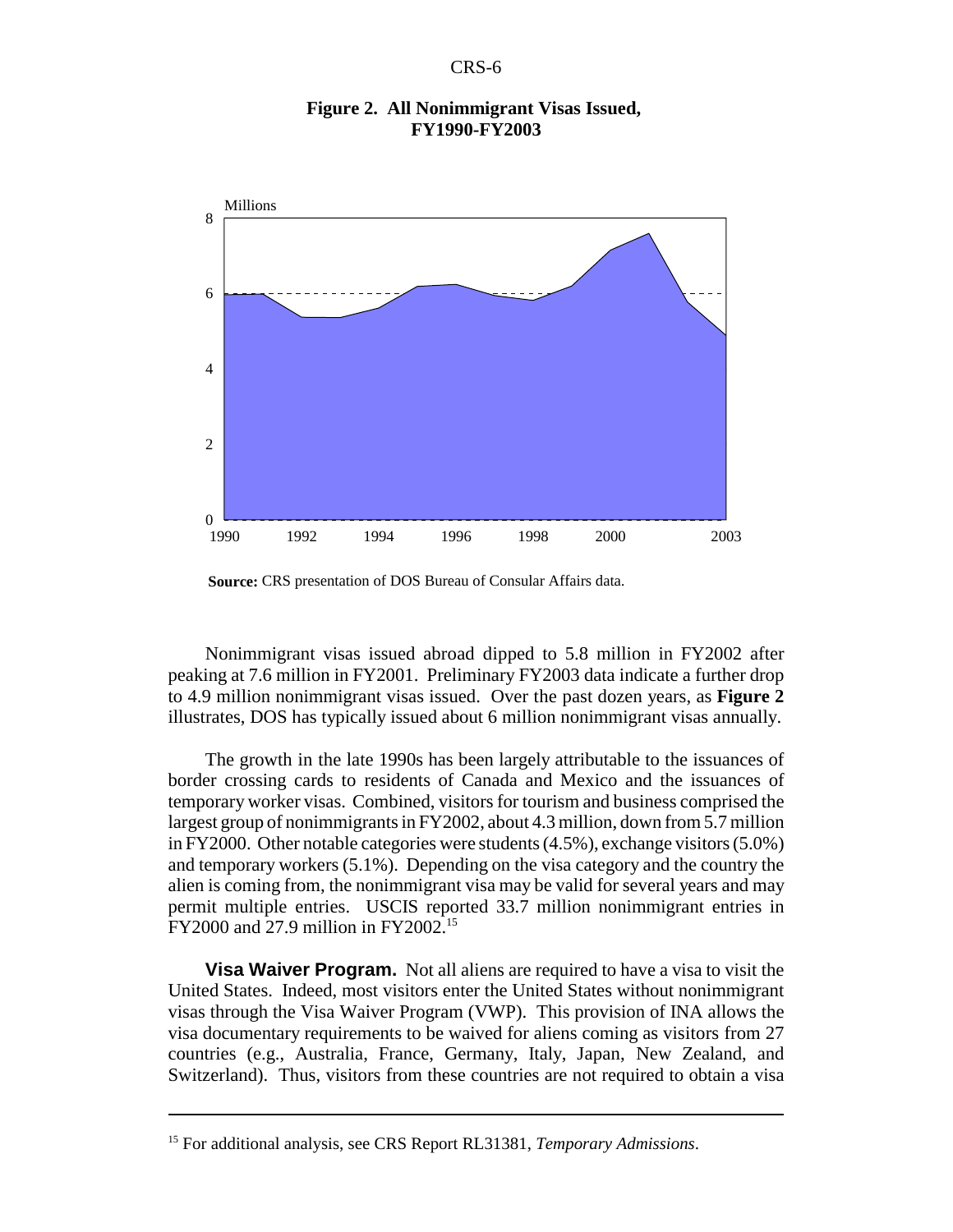from a U.S. consulate abroad. The DHS reports that 13.2 million nonimmigrants entered the United States through VWP in FY2002, down from 17 million in FY2001.16 Since aliens entering through VWP do not have visas, CBP inspectors at the port of entry are responsible for performing the background checks and making the determination of whether the alien is admissible.<sup>17</sup>

**Waiving the Documentary Requirements.** In addition to the Visa Waiver Program, there are a number of exceptions to documentary requirements for a visa that have been established by law, treaty, or regulation.<sup>18</sup> The INA also authorizes the Attorney General and the Secretary of State acting jointly to waive the documentary requirements of INA  $\S212(a)(7)(B)(i)$ , including the passport requirement, on the basis of unforeseen emergency in individual cases.<sup>19</sup> In 2003, the Administration scaled back the circumstances in which the visa and passport requirements are waived.<sup>20</sup>

## **Grounds for Exclusion**

All aliens must undergo reviews performed by DOS consular officers abroad and BCBP inspectors upon entry to the U.S. These reviews are intended to ensure that they are not ineligible for visas or admission under the grounds for inadmissibility spelled out in the INA.<sup>21</sup> These criteria are

- health-related grounds;
- criminal history;
- security and terrorist concerns;
- $\bullet$  public charge (e.g., indigence);
- seeking to work without proper labor certification;
- illegal entrants and immigration law violations;

<sup>&</sup>lt;sup>16</sup> In FY2002, nonimmigrants from VWP countries account for 47% of all nonimmigrants admitted to the United States and 54% of nonimmigrants admitted for business or pleasure (i.e., on B-visas). Department of Homeland Security, Office of Immigration Statistics, *2002 Yearbook of Immigration Statistics*, Oct. 2003. Available at [http://uscis.gov/graphics/ shared/aboutus/statistics/index.htm].

<sup>17</sup> See CRS Report RL32221, *Visa Waiver Program*, by Alison Siskin.

<sup>18</sup> See CRS Congressional Distribution Memorandum, *Waiving the Documentary Requirements for Visas and Passports to Enter the United States*, by Ruth Ellen Wasem and Andorra Bruno, Oct. 27, 2003.

<sup>&</sup>lt;sup>19</sup> INA §212(d)(4)(A). The Homeland Security Act (P.L. 107-296) transferred most immigration-related functions from DOJ to DHS. It is uncertain as of this writing whether this waiver authority remains, in whole or in part, with DOJ and the Attorney General or with the Secretary of DHS.

<sup>&</sup>lt;sup>20</sup> For additional information about these exceptions, see 8 C.F.R. §212.1; 22 C.F.R. §41.1; and 22 C.F.R. §41.2.

 $21 \text{ } $212(a) \text{ of the INA.}$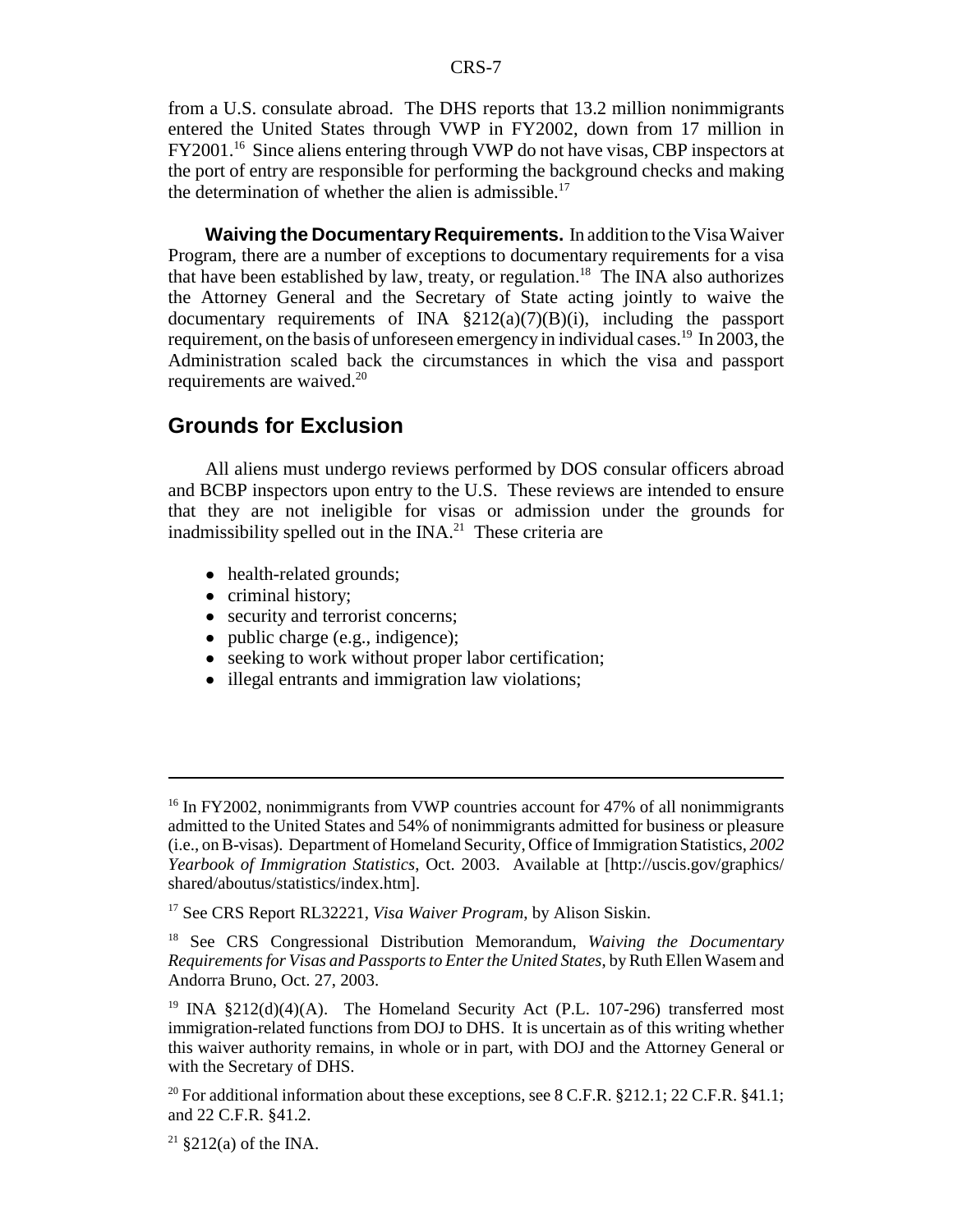- ineligible for citizenship; and,
- $\bullet$  aliens previously removed.<sup>22</sup>

Some provisions may be waived or are not applicable in the case of nonimmigrants, refugees (e.g., public charge), and other aliens. All family-based immigrants and employment-based immigrants who are sponsored by a relative must have binding affidavits of support signed by U.S. sponsors in order to show that they will not become public charges.

**Databases.** Consular officers use the Consular Consolidated Database (CCD) to screen visa applicants. Over 82 million records of visa applications are now automated in the CCD, with some records dating back to the mid-1990s. Since February 2001, the CCD stores photographs of all visa applicants in electronic form, and more recently the CCD has begun storing finger prints of the right and left index fingers. In addition to indicating the outcome of any prior visa application of the alien in the CCD, the system links with other databases to flag problems that may impact on the issuance of the visa.

For some years, consular officers have been required to check the background of all aliens in the "lookout" databases, specifically the Consular Lookout and Support System (CLASS) and TIPOFF databases.<sup>23</sup> CLASS contains about 19.6 million records on people ineligible to receive visas, and TIPOFF reportedly has130,000 records of people who are suspected or known terrorists or are associated with suspected or known terrorist organizations.<sup>24</sup> There is also the "Terrorist" Exclusion List" (TEL) which lists organizations designated as terrorist-supporting and includes the names of individuals associated with these organizations.<sup>25</sup>

Consular officers also send suspect names to the FBI for a name check program called Visa Condor. Visa Condor is part of the broader Security Advisory Opinion

<sup>22</sup> For a fuller analysis, see CRS Report RL32480, *Immigration Consequences of Criminal Activity*, by Michael John Garcia; and CRS Report RL32564, *Immigration: Terrorist Grounds for Exclusion of liens*, by Michael John Garcia and Ruth Ellen Wasem.

<sup>&</sup>lt;sup>23</sup> On Sept. 16, 2003, the Administration announced the establishment of the interagency Terrorist Screening Center (TSC) to consolidate terrorist watch lists. The FBI temporarily will administer TSC and assume responsibility for the State Department's TIPOFF database. Representatives from the intelligence community, law enforcement, DHS and DOS will be involved. U.S. Congress, Senate Committee on the Judiciary, Subcommittee on Immigration and Border Security, *Information Sharing and Coordination for Visa Issuance: Our First Line of Defense for Homeland Security*, hearing, Sept. 23, 2003.

<sup>&</sup>lt;sup>24</sup> The State Department's CLASS and TIPOFF terrorist databases interface with the Interagency Border Inspection System (IBIS) used by the DHS immigration inspectors. IBIS also interfaces with the FBI's National Crime Information Center (NCIC), the Treasury Enforcement and Communications System (TECS II), National Automated Immigration Lookout System (NAILS), and the Non-immigrant Information System (NIIS).

<sup>25</sup> For background and analysis, see CRS Report RL32120, *The 'FTO List' and Congress: Sanctioning Designated Foreign Terrorist Organizations*, by Audrey Kurth Cronin.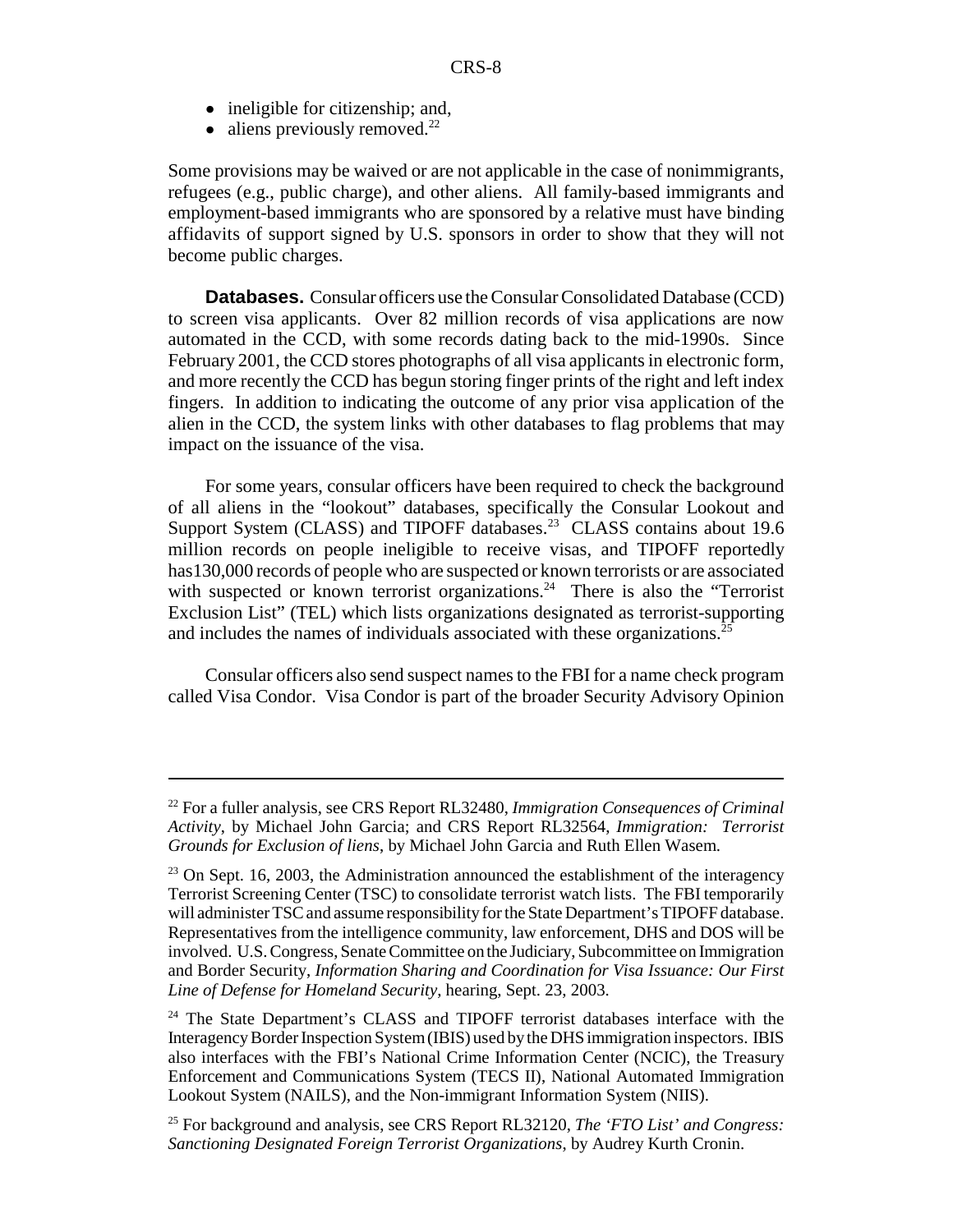(SAO) system that requires a consular officer abroad to refer selected visa cases, identified by law enforcement and intelligence information, for greater review by intelligence and law enforcement agencies. $26$ 

With procedures distinct from the terrorist watch lists, consular officers screen visa applicants for employment or study that would give the foreign national access to controlled technologies (i.e., those that could be used to upgrade military capabilities), and refers foreign nationals from countries of concern (e.g., China, India, Iran, Iraq, North Korea, Pakistan, Sudan, and Syria).<sup>27</sup> This screening is part of a name-check procedure known as Visa Mantis, which has the following stated objectives: stem the proliferation of weapons of mass destruction and missile delivery systems; restrain the development of destabilizing conventional military capabilities in certain regions of the world; prevent the transfer of arms and sensitive dual-use items to terrorist states; and maintain U.S. advantages in certain militarily critical technologies. Mantis checks are performed by DOS's Bureau of Nonproliferation in coordination with the FBI, and other federal agencies.

Janice Jacobs, Deputy Assistant Secretary of State for Consular Affairs, reported during a congressional hearing in October 2003, that the once paper-based process of checking suspect names with other federal agencies and departments is moving toward the interoperable system mandated by the Enhanced Border Security and Visa Reform Act.

We are also piloting a one million dollar project to allow for seamless electronic transmission of visa data among Foreign Service posts, the Department of State and other Washington agencies. The other agencies will no longer receive a telegram but a reliable data transmission through an interoperable network that begins with the Consular Consolidated Database. Using the Consular Consolidated Database as an electronic linchpin will improve data integrity, accountability of responses in specific cases, and statistical reporting.28

**Aliens Refused Visas.** As **Table 1** presents, DOS refused a total of 273,017 applicants for *immigrant* visas in FY2000 and 194,55 in FY2002. Those immigrant petitioners refused on the basis of the grounds for exclusion totaled 67,269 in FY2000 and 40,606 in FY2002. In both years, most immigrant petitioners who were rejected on INA exclusionary grounds were rejected because the DOS determined

<sup>&</sup>lt;sup>26</sup> U.S. Congress, Senate Committee on Foreign Relations, Subcommittee on International Operations and Terrorism, *The Post 9/11 Visa Reforms and New Technology: Achieving the Necessary Security Improvements in a Global Environment*, hearing, Oct. 23, 2003. (Hereafter cited as Senate Subcommittee on International Operations and Terrorism, *The Post 9/11 Visa Reforms*.)

<sup>27</sup> U.S. Government Accountability Office, *Export Controls: Department of Commerce Controls Over Transfers of Technology to Foreign Nationals Needs Improvement*, GAO-02- 972, Sept. 2002.

<sup>28</sup> Senate Subcommittee on International Operations and Terrorism, *The Post 9/11 Visa Reforms*.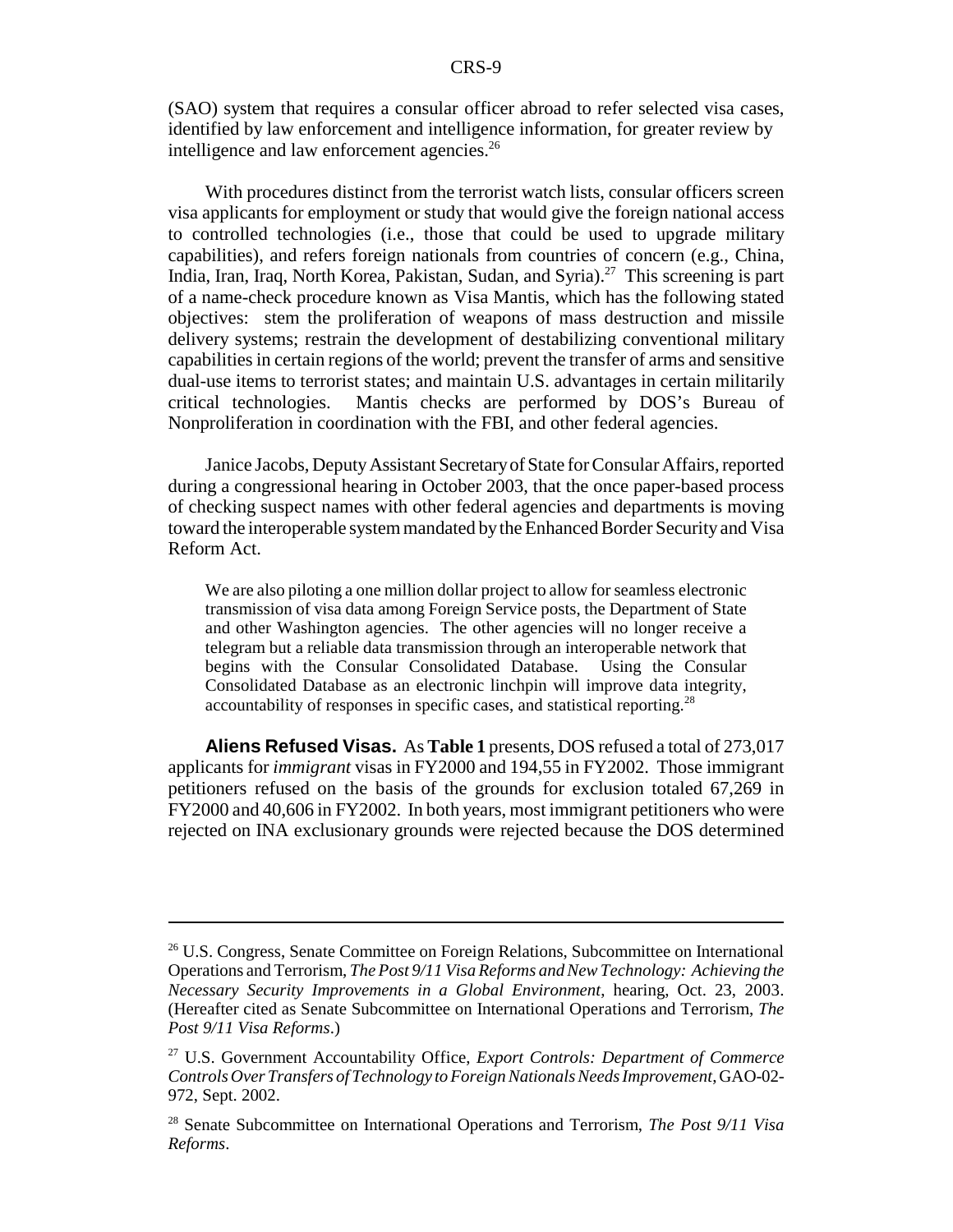that the aliens were inadmissible as likely public charges. Other notable categories were lack of proper labor certification, prior violations of immigration law, and previous orders of removal from the United States.29

|                                                         | <b>Potential immigrants refused by State Department</b> |       |               |       |
|---------------------------------------------------------|---------------------------------------------------------|-------|---------------|-------|
| <b>Grounds for exclusion</b>                            | <b>FY2000</b>                                           |       | <b>FY2002</b> |       |
| Health                                                  | 1,528                                                   | 2.3%  | 1,176         | 2.9%  |
| Criminal                                                | 736                                                     | 1.1%  | 885           | 2.2%  |
| Terrorism and security                                  | 32                                                      | 0.1%  | 27            | 0.1%  |
| Public charge                                           | 46,450                                                  | 69.1% | 17,848        | 44.0% |
| Labor certification                                     | 8,194                                                   | 12.2% | 10,046        | 27.7% |
| Immigration violations                                  | 3,414                                                   | 5.1%  | 6,698         | 16.5% |
| Ineligible for citizenship                              | 4                                                       |       | 4             |       |
| Previously removed or illegal<br>presence               | 6,900                                                   | 10.3% | 3,909         | 9.6%  |
| Miscellaneous                                           | $\tau$                                                  |       | 13            |       |
| <b>Total inadmissible</b>                               | 67,269                                                  |       | 40,606        |       |
| Ineligible for visa applied for<br>due to other reasons | 205,742                                                 |       | 194,255       |       |

#### **Table 1. Immigrants Refused Visa by Grounds of Inadmissibility**

**Source:** CRS analysis of DOS Bureau of Consular Affairs data.

While the grounds of inadmissibility are an important basis for denying foreign nationals admission to the United States, it should be noted that more immigrant petitions who are rejected by DOS — 194,255 in FY2002 — were rejected because their visa application did not comply with provisions in the INA (technically referred to as §221(g) noncompliance) — included in the last category listed in **Table 1**.

Refusals of *nonimmigrant* petitions presented in **Table 2**, have a somewhat different pattern as previous immigration law violations has been the leading category. Violation of criminal law emerged as a more common ground for refusal among nonimmigrant petitioners than it was for immigrant petitioners. Prior orders of removal from the United States was also among the leading grounds for refusals. The overwhelming basis for denying nonimmigrant visas, however, was that the alien was not qualified for the visa.

<sup>&</sup>lt;sup>29</sup> Although consular decisions are not appealable or reviewable, some aliens are able to bring additional information that may be used to overcome an initial refusal.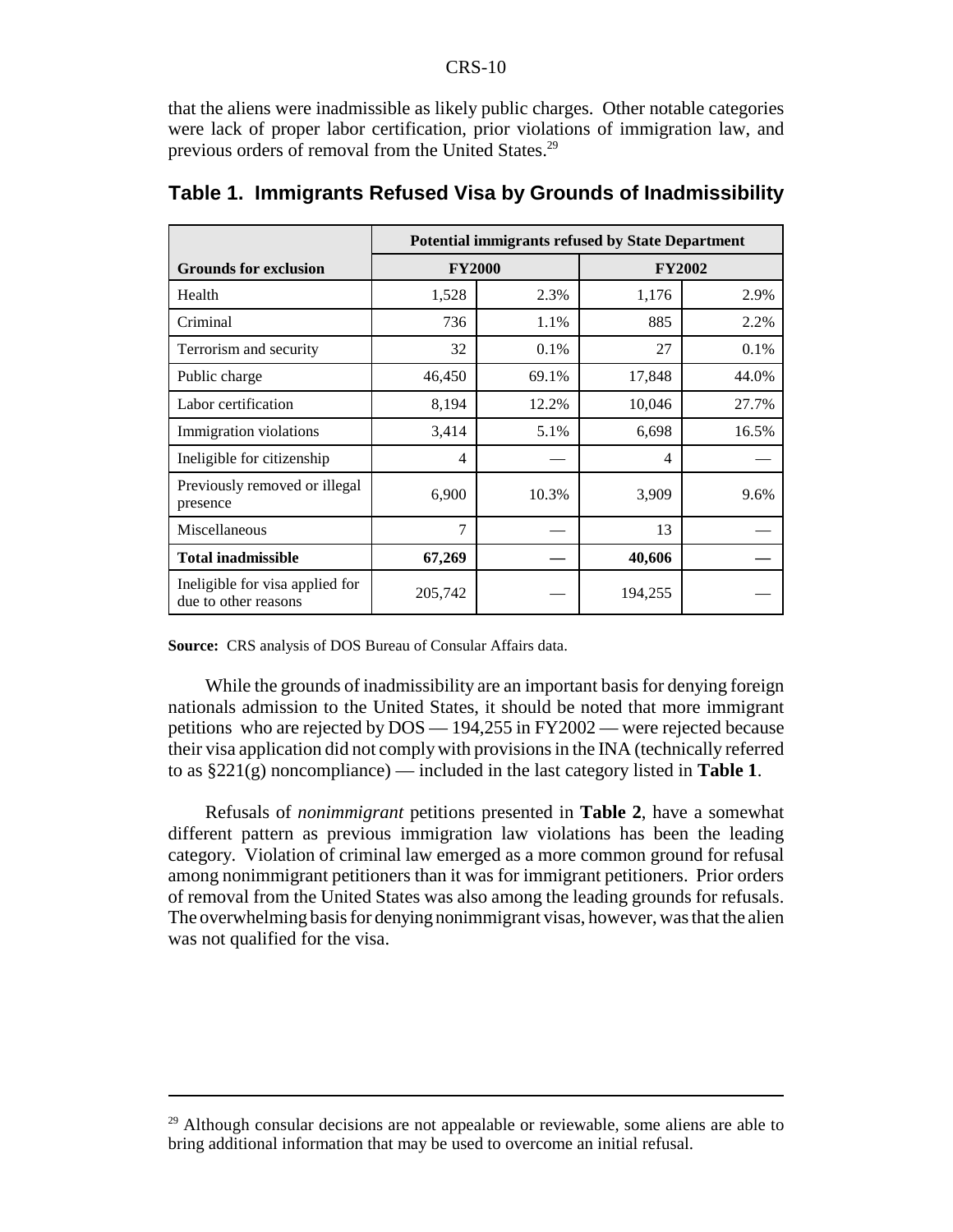|                                                         | <b>Potential nonimmigrant refused by State Department</b> |       |               |       |
|---------------------------------------------------------|-----------------------------------------------------------|-------|---------------|-------|
| <b>Grounds for exclusion</b>                            | <b>FY2000</b>                                             |       | <b>FY2002</b> |       |
| Health                                                  | 177                                                       | 0.7%  | 390           | 1.2%  |
| Criminal                                                | 4,370                                                     | 18.2% | 6,554         | 20.6% |
| Terrorism and security                                  | 224                                                       | 1.0%  | 133           | 0.4%  |
| Public charge                                           | 825                                                       | 3.4%  | 2,069         | 6.5%  |
| Immigration violations                                  | 14,263                                                    | 60.%  | 17,070        | 53.7% |
| Documentation problems                                  | 1,143                                                     | 4.8%  | 1,123         | 3.5%  |
| Previously removed or illegal<br>presence               | 2,930                                                     | 12.2% | 4,428         | 13.9% |
| Miscellaneous                                           | 9                                                         |       | 15            | 0.1%  |
| <b>Total inadmissible</b>                               | 23,953                                                    |       | 31,793        |       |
| Ineligible for visa applied for<br>due to other reasons | 2,428,248                                                 |       | 2,560,526     |       |

#### **Table 2. Nonimmigrants Refused Visa by Grounds of Inadmissibility**

**Source:** CRS analysis of DOS Bureau of Consular Affairs data.

 Comparable data from DHS on aliens deemed ineligible for immigrant status or inadmissible as a nonimmigrant are not available. As a result, the DOS data presented above understate the number and distribution of aliens denied admission to the United States.

## **Biometric Visas**

Aliens who are successful in their request for a visa are then issued the actual travel document. By October 2004, all visas issued by the United States must use biometric identifiers (e.g., finger scans) in addition to the photograph that has been collected for some time. At a recent congressional hearing, Assistant Secretary of State for Consular Affairs Maura Harty reported DOS's progress in implementing this requirement:

To comply with this requirement with respect to nonimmigrant visas, the State Department began deployment of the Biometric Visa Program on September 22, 2003, at the U.S. Embassy in Brussels, Belgium, and quickly followed suit at the U.S. Consulate General in Frankfurt and Embassies in San Salvador and Guatemala City. I am pleased to report that the program is now operational at 55 visa-issuing posts and with our aggressive rollout schedule the program will be in effect at all visa-issuing posts by October 26 of this year. With regard to immigrant visas, we will start issuing biometric visas in February and have this program operational at all immigrant visa-issuing posts by October 26, 2004.30

<sup>&</sup>lt;sup>30</sup> U.S. Congress, House Select Committee on Homeland Security, Subcommittee on (continued...)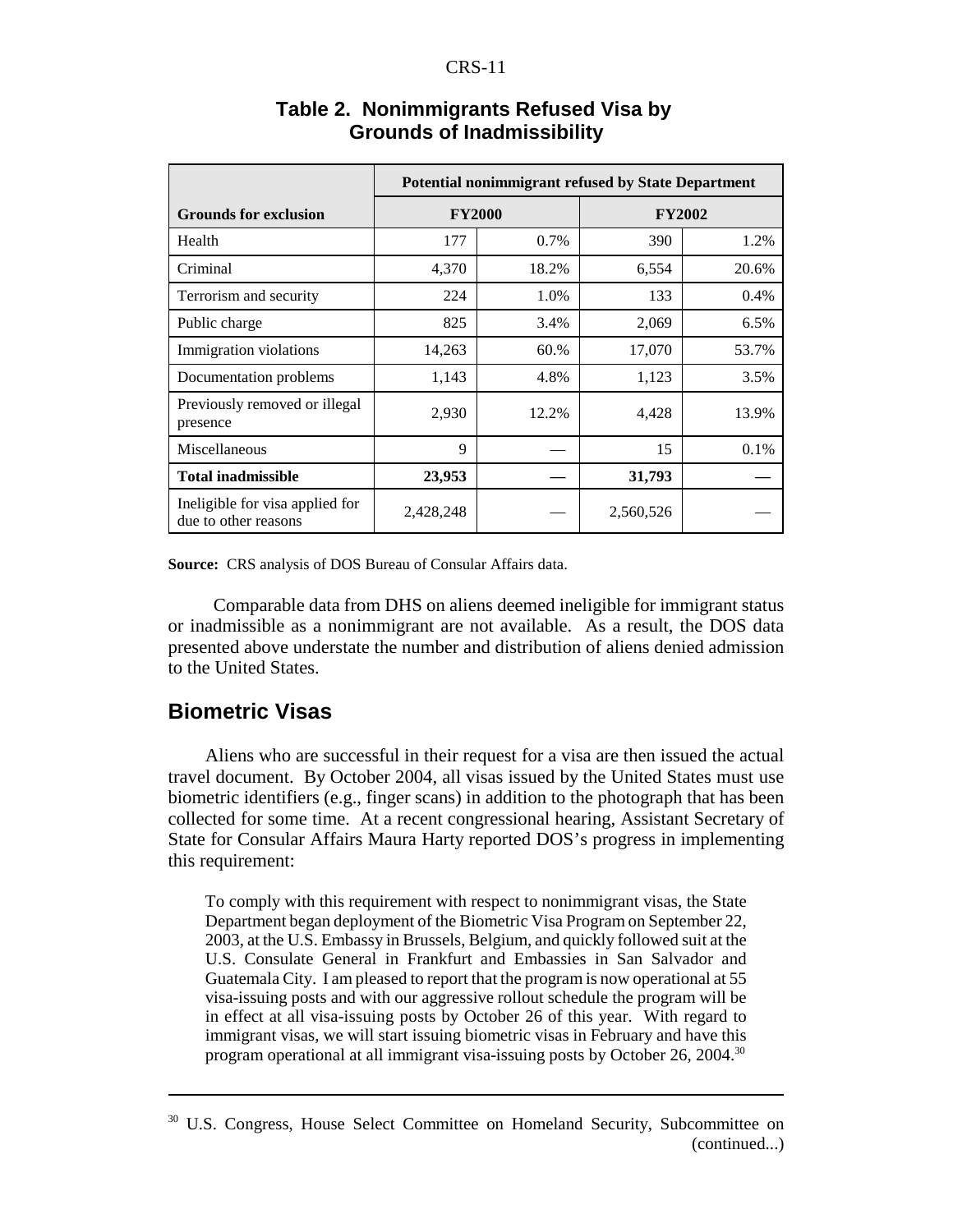As required by law, the biometric visa is an integral part of the entry-exit system maintained by DHS's immigration inspectors. The biometric visas are then to be matched against the fingerprint image scanned during the US-Visit system when the alien arrives in the United States.

## **Revoking Visas**

After a visa has been issued, the consular officer as well as the Secretary of State has the discretionary authority to revoke a visa at any time.<sup>31</sup> A consular officer must revoke a visa if

- $\bullet$  the alien is ineligible under INA  $\S212(a)$  as described above to receive such a visa, or was issued a visa and overstayed the time limits of the visa;
- the alien is not entitled to the nonimmigrant visa classification under INA §101(a)(15) definitions specified in such visa;
- the visa has been physically removed from the passport in which it was issued; or
- $\bullet$  the alien has been issued an immigrant visa.<sup>32</sup>

The Foreign Affairs Manual (FAM) instructs: "in making any new determination of ineligibility as a result of information which may come to light after issuance of a visa, the consular officer must seek and obtain any required advisory opinion." This applies, for example, to findings of ineligibility under "misrepresentation," "terrorist activity" or "foreign policy." FAM further instructs: "pending receipt of the Department's advisory opinion, the consular officer must enter the alien's name in the CLASS under a quasi-refusal code, if warranted."<sup>33</sup> According to DOS officials, they sometimes prudentially revoke visas, i.e., they revoke a visa as a safety precaution. A "prudential revocation" is undertaken with a relatively low threshold of national security information to ensure that all relevant or potentially relevant facts about an alien are thoroughly explored before admitting that alien to the United States.<sup>34</sup>

 $30$  (...continued)

Infrastructure and Border Security, *Integrity and Security at the Border: The US VISIT Program*, hearing, Jan. 28, 2004.

<sup>31 §221(</sup>i) of the INA; 8 U.S.C. §1201(i).

<sup>32 22</sup> C.F.R. §41.122 Notes N1.

<sup>33 22</sup> C.F.R. §41.122 Notes PN3.

<sup>&</sup>lt;sup>34</sup> Testimony of Janice L. Jacobs, Deputy Assistant Secretary of State for Visa Services, in U.S. Congress, Senate Committee on the Judiciary, Subcommittee on Immigration, Border Security and Citizenship, *Visa Issuance, Information Sharing and Enforcement in a Post-9/11 Environment: Are We Ready Yet?*, hearing, July 15, 2003.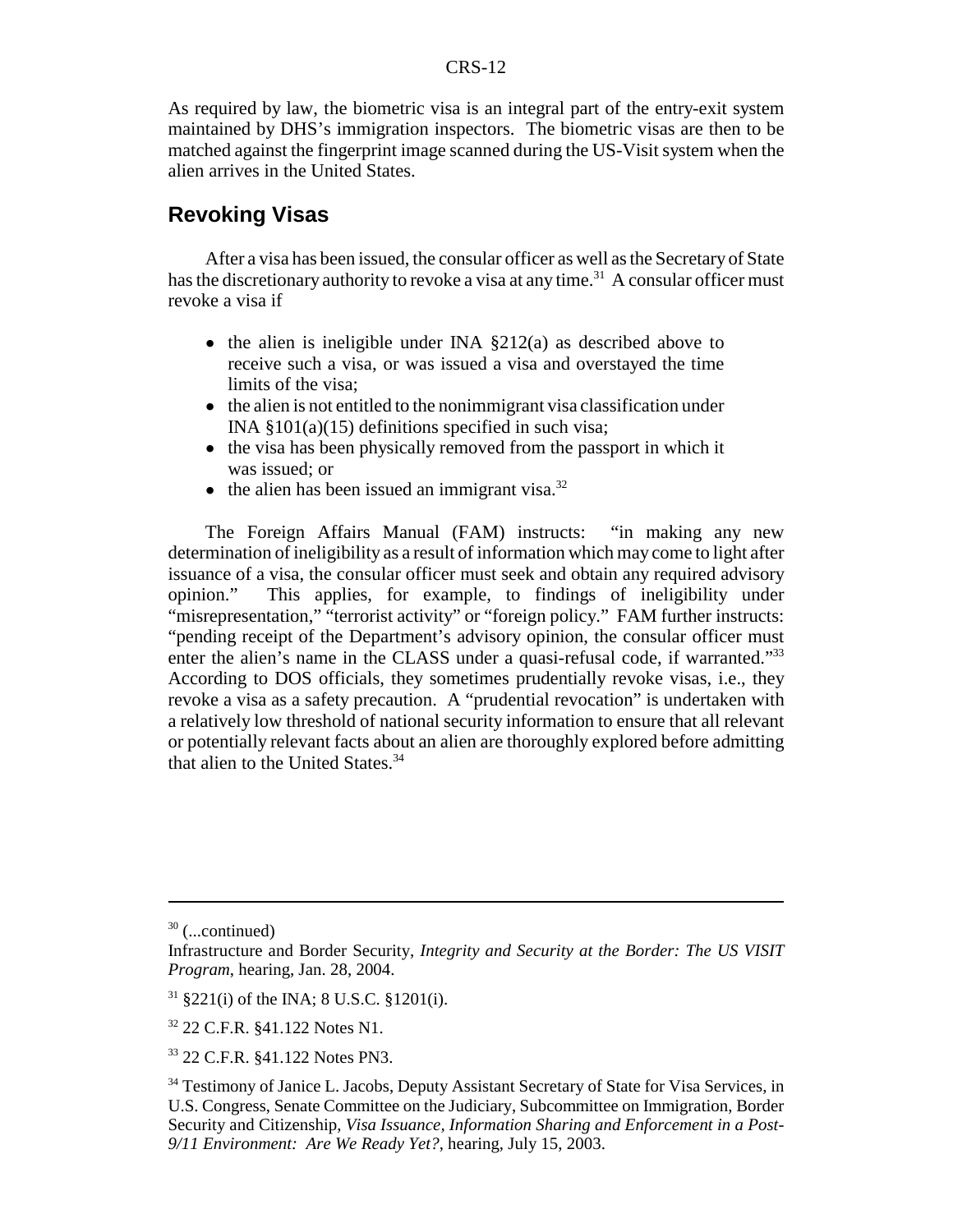# Legislation in the 107<sup>th</sup> Congress

Congress's plenary authority over immigration policy derives from Article 1, §8 of the U.S. Constitution, and the legislative branch has long taken the lead in immigration policy. The 107<sup>th</sup> Congress enacted several major laws that included significant revisions to visa policy administration and issuances. The key visa provisions in these major laws are summarized below.35

## **USA PATRIOT Act**

The USA PATRIOT Act (P.L. 107-56) was a broad anti-terrorism measure that included several important changes to immigration law, including specific visa policy matters. Foremost, it expanded the definition of terrorism and the designation of terrorist organizations used to determine the inadmissibility and removal of aliens. The act further sought to improve the visa issuance process by mandating data sharing so that consular officers have access to relevant electronic information. These provisions authorized the Attorney General to share data from domestic criminal record databases with the Secretary of State for the purpose of adjudicating visa applications.<sup>36</sup>

The USA PATRIOT Act additionally mandated that by October 1, 2003, all aliens applying for admission under the VWP must have machine-readable passports. However, the act allows the Secretary of State to waive the requirement until September 30, 2007 if he finds that the country is making progress towards instituting machine-readable passports and preventing passport fraud.<sup>37</sup> Amendments to these provisions and progress in implementation are discussed elsewhere. $38$ 

<sup>&</sup>lt;sup>35</sup> For a detailed analysis of key immigration provisions in recent laws, see CRS Congressional Distribution Memorandum, *Selected Provisions in the USA PATRIOT Act (P.L. 107-56); the Enhanced Border Security and Visa Entry Reform Act of 2002 (P.L. 107- 173); the FY2002 Supplemental Appropriations Act (P.L. 107-206); and the Consolidated Appropriations Resolution, FY2003 (P.L. 108-7)*, by Lisa M. Seghetti, Ruth Ellen Wasem, Alison Siskin, and Karma Ester, Oct. 17, 2003.

<sup>&</sup>lt;sup>36</sup> The USA PATRIOT Act included provisions to expand the foreign student tracking system and authorized appropriations for the foreign student monitoring system. It also required that the foreign student tracking system be fully operational by Jan. 1, 2003. For a more detailed discussion, see CRS Report RL32188, *Monitoring Foreign Students in the United States: The Student and Exchange Visitor Information System (SEVIS)*, by Alison Siskin.

<sup>&</sup>lt;sup>37</sup> On Sept. 24, 2003, the Secretary of State postponed the machine-readable passport requirement for 21 countries until Oct. 26, 2004. These 21 countries requested the extension and certified that they were making progress towards issuing fraud resistant, machinereadable passports. Five countries (Andorra, Brunei, Liechtenstein, Luxembourg, and Slovenia) did not request extensions, and Belgium was ineligible to receive an extension.

<sup>&</sup>lt;sup>38</sup> The Visa Waiver Permanent Program Act (P.L. 106-396) gave permanent authority to the Visa Waiver Program (VWP), which was established as a temporary program by the Immigration Reform and Control Act of 1986 (P.L. 99-603). P.L. 106-396 included provisions designed to strengthen documentary and reporting requirements, including the (continued...)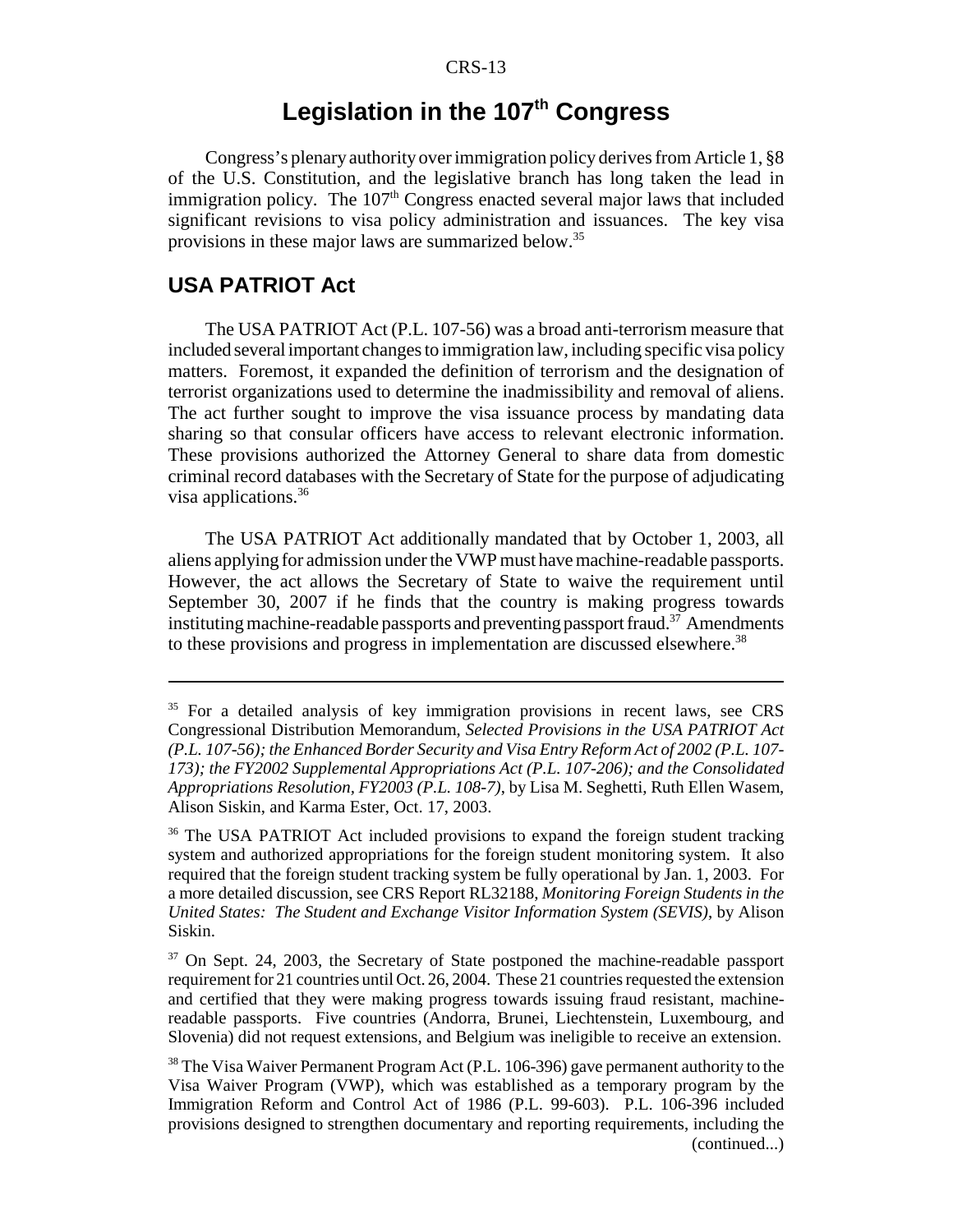## **Enhanced Border Security and Visa Entry Reform Act**

The Enhanced Border Security and Visa Entry Reform Act of 2002 (P.L. 107- 173, hereafter referred to as the Border Security and Visa Reform Act) expressly targeted the improvement of visa issuance procedures. Among its provisions, it required the development of an interoperable electronic data system to be used to share information relevant to alien admissibility and removability and the implementation of an integrated entry-exit data system. It also requires that all visas issued by October 2004 have biometric identifiers. In addition to increasing consular officers' access to electronic information needed for visa issuances, it expanded the training requirements for consular officers who issue visas.<sup>39</sup>

The Border Security and Visa Reform Act placed new requirements on the VWP, specifically mandating that the government of each VWP country certify by October 26, 2004 that it has established a program to issue tamper-resistant, machinereadable passports with a biometric identifier. The act also requires all VWP countries to certify that they report in a timely manner the theft of blank passports, allowing the Secretary of DHS to remove a country from the program if it is determined that the country is not reporting thefts of blank passports.

#### **Homeland Security Act**

Prior to establishment of the DHS, two departments — the DOS through Consular Affairs and the DOJ through INS — each played key roles in administering the law and policies on the admission of aliens. At that time, the INA gave DOS responsibility for issuing visas abroad, and specifically assigned such decisions to consular officers.40 The Homeland Security Act of 2002 (P.L. 107-296) states that DHS through the Directorate of Border and Transportation Security issues regulations regarding visa issuances and assigns staff to consular posts abroad to advise, review, and conduct investigations, and that DOS's Consular Affairs will continue to issue visas.<sup>41</sup> The memorandum of understanding that implements the

<sup>38 (...</sup>continued)

mandates that all entrants under the VWP have machine-readable passports by October 1, 2007, that all VWP entrants be checked against lookout systems, and that arrival/departure data for all VWP entrants be collected at air and sea ports of entry. See CRS Report RL32221, *Visa Waiver Program*, by Alison Siskin.

<sup>&</sup>lt;sup>39</sup> To close perceived loopholes in the admission of foreign students and to expand on the provisions in IIRIRA, the Border Security and Visa Reform Act required the establishment of electronic means to monitor and verify the status of the students and exchange visitors. See CRS Report RL32188, *Monitoring Foreign Students in the United States: The Student and Exchange Visitor Information System (SEVIS)*, by Alison Siskin.

 $40$  Under current law, consular decisions are not appealable, and critics of transferring the visa function to DHS warned that this adjudication might become subject to judicial appeals or other due process considerations if DHS assumed responsibility.

<sup>&</sup>lt;sup>41</sup> The President's proposal for DHS, H.R. 5005 as introduced, would have bifurcated visa issuances so that DHS would set the policies, giving the DHS Secretary exclusive authority through the Secretary of State to issue or refuse to issue visas and retaining responsibility (continued...)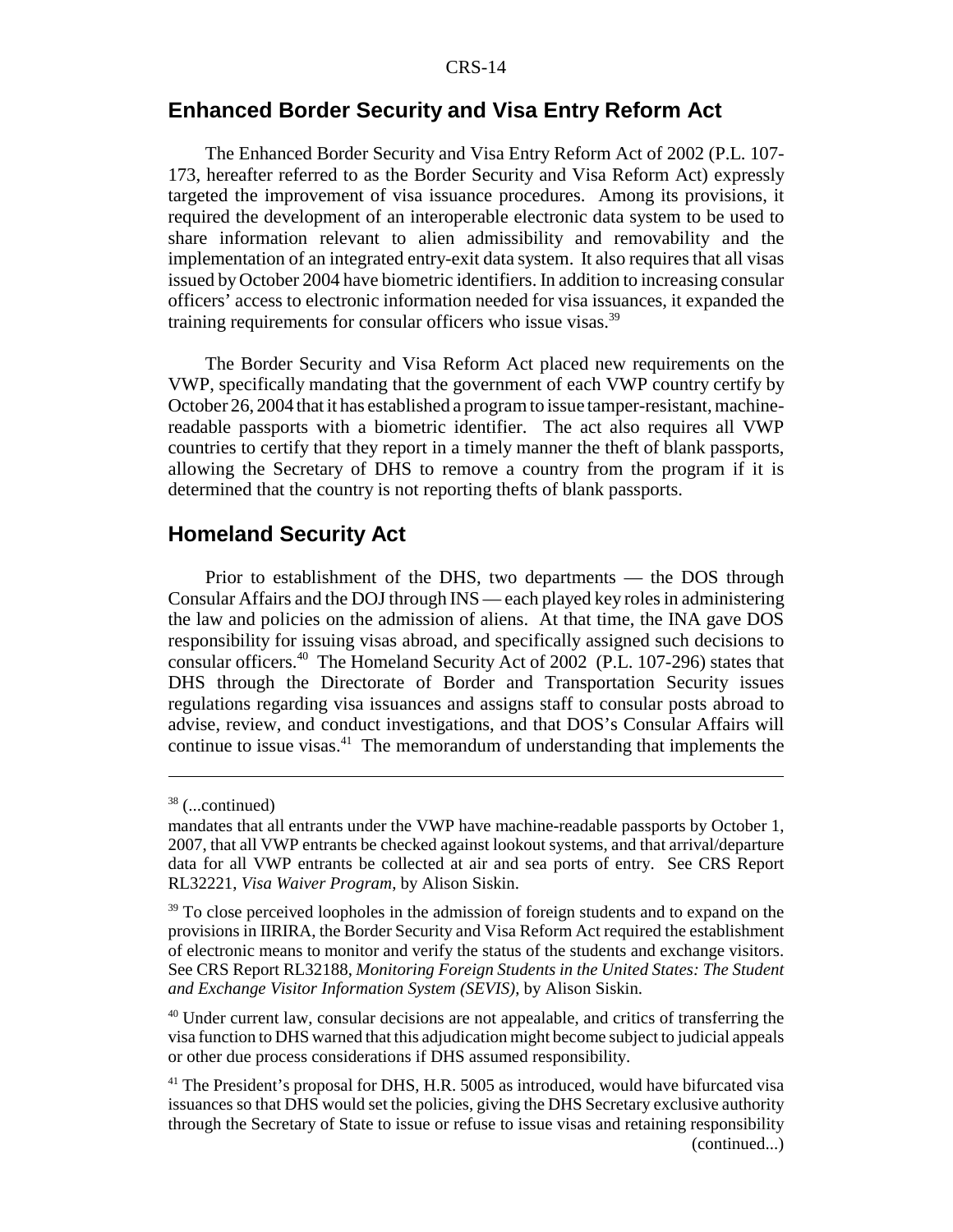working relationship between DOS and DHS's three immigration-related bureaus was signed September 29, 2003.

# **Current Issues in the 108th Congress**

## **9/11 Commission Findings and Recommendations**

The recently issued report of the National Commission on Terrorist Attacks Upon the United States (also known as the 9/11 Commission) offered its assessment of how visa and immigration inspection failures contributed to the terrorist attacks. The 9/11 Commission contended that "(t)here were opportunities for intelligence and law enforcement to exploit al Qaeda's travel vulnerabilities." The report went on to state: "Considered collectively, the 9/11 hijackers

- ! included known al Qaeda operatives who could have been watchlisted;
- presented fraudulent passports;
- presented passports with suspicious indicators of extremism;
- made detectable false statements on visa applications;
- made false statements to border officials to gain entry into the United States; and
- $\bullet$  violated immigration laws while in the United States."<sup>42</sup>

The report maintained that border security was not considered to be a national security matter prior to 9/11, and as a result neither the State Department's consular officers nor the former INS's inspectors and officers were considered full partners in national counterterrorism efforts.43

The 9/11 Commission has made several recommendations that underscore the urgency of implementing legislative provisions on visa policy and immigration control that Congress enacted several years ago. They also suggest areas in which Congress may wish to take further action. The specific recommendations are:

• Targeting travel is at least as powerful a weapon against terrorists as targeting their money. The United States should combine terrorist travel intelligence, operations, and law enforcement in a strategy to

 $41$  (...continued)

for implementation in DOS. When the House Select Committee on Homeland Security marked up H.R. 5005 on July 19, 2002, it approved compromise language on visa issuances that retained DOS's administrative role in issuing visas, but added specific language to address many of the policy and national security concerns raised during hearings. An amendment to move the consular affairs visa function to DHS failed when the House passed H.R. 5005 on July 26.

<sup>42</sup> U.S. National Commission on Terrorist Attacks upon the United States, *The 9/11 Commission Report*, Executive Summary, pp. 13-14, July 2004.

<sup>43</sup> *The 9/11 Commission Report*, Executive Summary, p. 14, July 2004.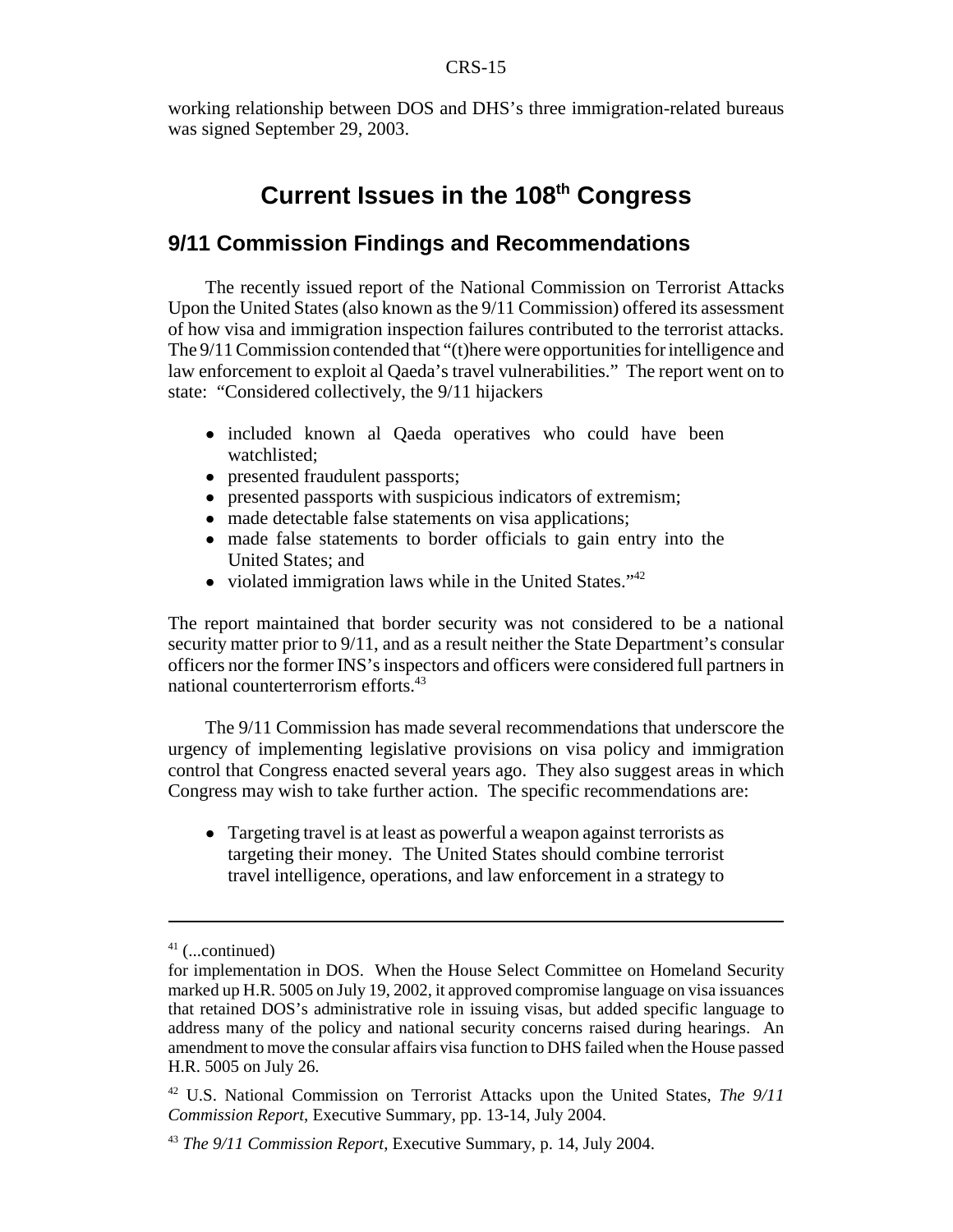intercept terrorists, find terrorist travel facilitators, and constrain terrorist mobility.

- The U.S. border security system should be integrated into a larger network of screening points that includes our transportation system and access to vital facilities, such as nuclear reactors.
- ! The Department of Homeland Security, properly supported by the Congress, should complete, as quickly as possible, a biometric entryexit screening system, including a single system for speeding qualified travelers.
- The U.S. government cannot meet its own obligations to the American people to prevent the entry of terrorists without a major effort to collaborate with other governments.<sup>44</sup>

Other 9/11 Commission recommendations, notably those related to intelligence policy and structures, have been the focus thus far of congressional consideration and media attention. The 9/11 Commission prepared a subsequent report that deals expressly with immigration issues.<sup>45</sup>

Legislation implementing the 9/11 Commission recommendations (S. 2845, H.R. 10, S. 2774/H.R. 5040 and H.R. 5024) has various provisions that would affect visa issuances. Most notably, House-passed H.R. 10 would expand the terror-related grounds for inadmissibility and deportability to include additional activities, such as receiving military-type training by or on behalf of a terrorist organization.<sup>46</sup> Among the other provisions in the 9/11 Commission implementation bills are: acquire and deploy technologies (e.g., biometrics) to detect potential terrorist indicators on travel documents; establish an Office of Visa and Passport Security; and train consular officers in the detection of terrorist travel patterns.

H.R. 10 (as reported by the House Judiciary Committee on September 27 and passed by the House on October 8, 2004) would establish an Office of Visa and Passport Security in the Bureau of Diplomatic Security of the Department of State to target and disrupt individuals and organizations at home and in foreign countries that are involved in the fraudulent production, distribution, or use of visas, passports and other documents used to gain entry to the United States. It also would clarify that all nonimmigrant visa applications are reviewed and adjudicated by a consular officer, and would assign anti-fraud specialists to the top 100 posts that experience the greatest frequency of fraudulent documents.

As passed by the Senate on October 8, 2004, S. 2845 — as well as Housepassed H.R. 10 — would increase the number of consular officers by 150 over the preceding year, annually FY2006 through FY2009. Both bills also have provisions aimed at improving the security of the visa issuance process by providing consular

<sup>44</sup> For a discussion of these recommendations, see *The 9/11 Commission Report*, Chapter 12.4, pp. 383-389, July 2004.

<sup>45</sup> U.S. National Commission on Terrorist Attacks upon the United States, *Monograph on 9/11 and Terrorist Travel,* Aug. 2004.

<sup>46</sup> CRS Report RL32564, *Immigration: Terrorist Grounds for Exclusion of liens*, by Michael John Garcia and Ruth Ellen Wasem.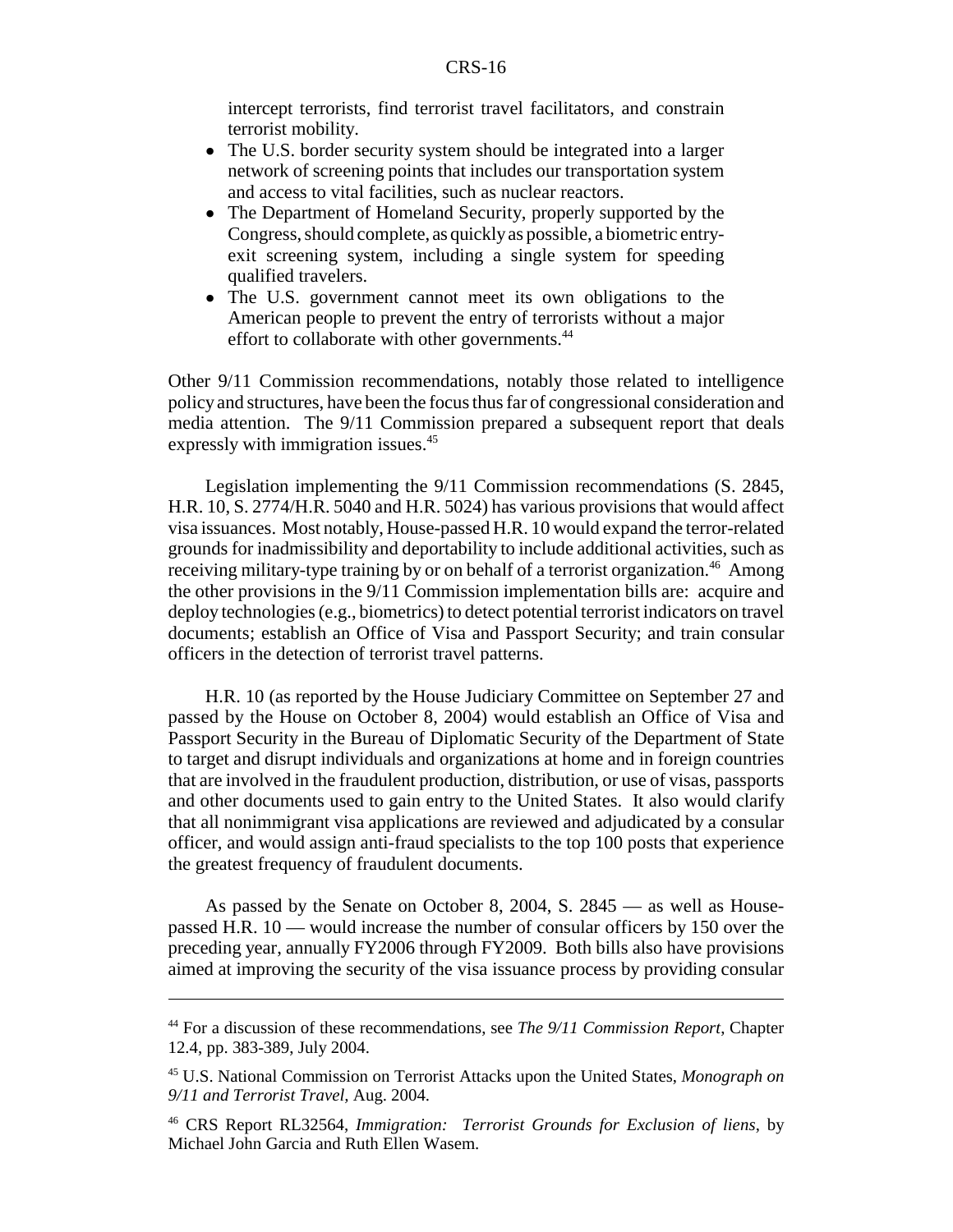officers and immigration inspectors greater training in detecting terrorist indicators, terrorist travel patterns and fraudulent documents.<sup>47</sup>

**Personal Interviews.** On a related matter, concerns have been raised that consular officers did not personally interview many aliens to whom they issue nonimmigrant visas. By-passing the personal interview, especially for visitors coming for purportedly short periods of time, was advocated by some as an efficiency of staffing and resources. Critics assert that this cost savings comes at too high a price in terms of national security. While some argue that checking an alien's name in a database is no substitute for a face-to-face interview, others assert that the value of a brief personal interview is overrated as a security precaution and that time is better spent doing more thorough background checks. DOS's interim final regulations that increase the type and number of aliens required to have a personal interview have sparked concern that the waiting times to obtain a visa will increase dramatically. H.R. 3452 and H.R. 3522 would, among other provisions, require all visa applicants to be interviewed.

Senate-passed S. 2845 would narrow the authority to waive the personal interview for nonimmigrant visas to children under age 12, persons 65 years or older, diplomats and representatives of international organizations, aliens who are renewing a visa they obtained within the prior 12 months, and individual cases for whom a waiver is warranted for national interest or unusual circumstances (as determined by the Secretary of State). H.R. 10, as passed, would clarify that all nonimmigrant visa applications are reviewed and adjudicated by a consular officer.

#### **Visa Revocation and Removal**

Following September 11, 2001, the U.S. General Accounting Office (recently renamed Government Accountability Office) reviewed 240 cases of visa revocations and identified several problems. It found that the appropriate units within the Federal Bureau of Investigation (FBI) and the former INS were not always notified, that "lookouts" were not consistently posted on the watch lists of suspected terrorists; that 30 foreign nationals whose visas had been revoked entered the United States and may still remain; and that the FBI and the former INS were not routinely taking action to investigate, locate the individuals, or resolve the cases.<sup>48</sup>

DOS responded to the GAO study by arguing that it was not fair or accurate to suggest that all persons whose visas were revoked were terrorists or suspected terrorists. In many such instances, DOS reports that it finds that the national security information does not pertain to the alien whose visa was revoked (a mistaken identity due to incomplete identifying data), or that the information can be explained in a way that clarifies the question at hand and eliminates the potential threat. In these cases, the consular officers re-issue the visa and purge the alien's name from the lookout system. DOS maintains that the problem has been fixed in the creation last year of

<sup>47</sup> CRS Report RL32616, *9/11 Commission: Current Legislative Proposals for U.S. Immigration Law and Policy*, by Michael John Garcia and Ruth Ellen Wasem.

<sup>48</sup> U.S. Government Accountability Office, *New Policies and Procedures Are Needed to Fill Gaps in the Visa Revocation Process*, GAO 03-798, June 18, 2003.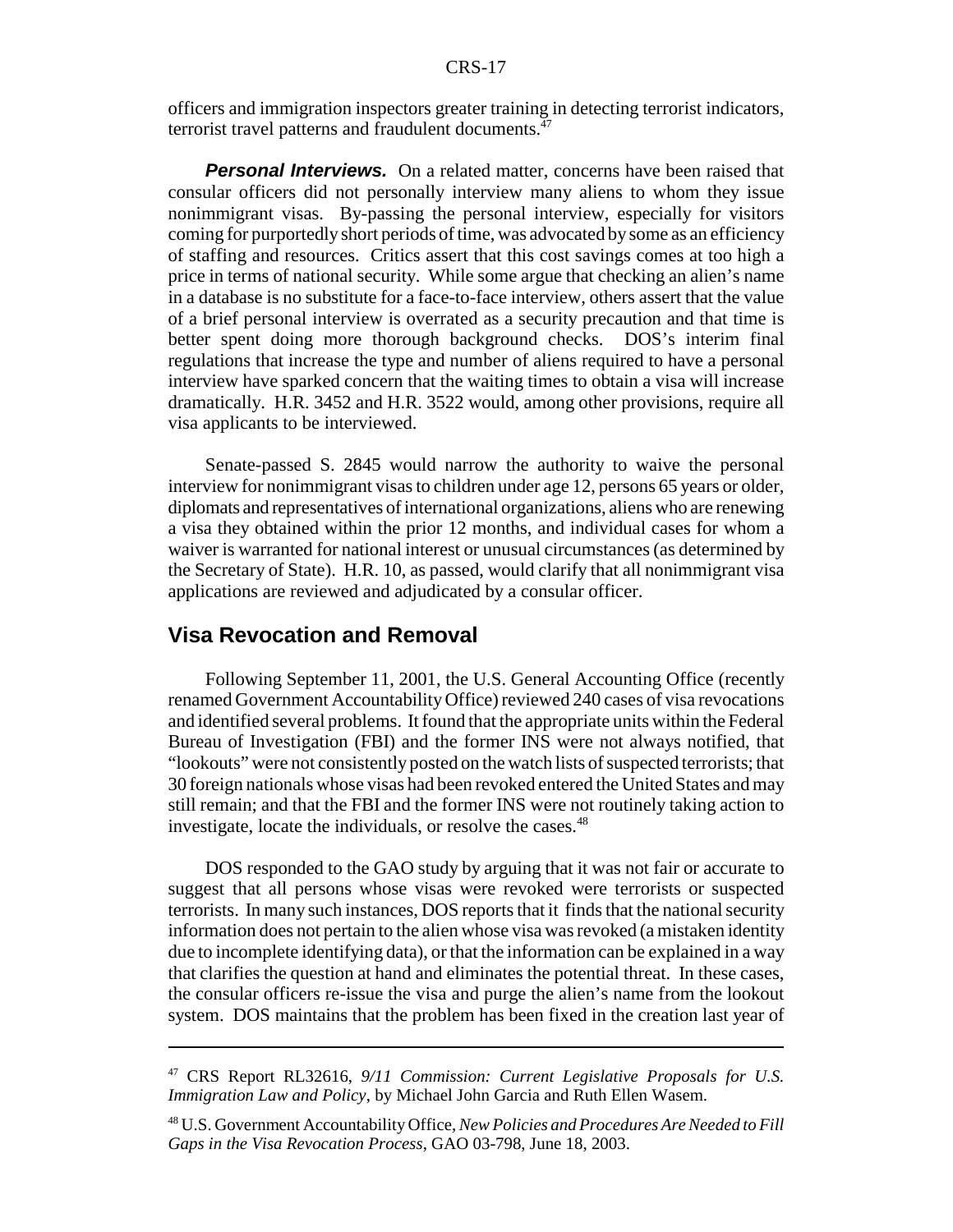a revocation code that is shared with the relevant agencies via IBIS when a visa is prudentially revoked. It reportedly was put into place in December 2002, and DOS asserts that it has verified that each and every revocation for calendar year 2003 was properly coded and entered into CLASS and IBIS, and was available almost simultaneously to law enforcement and border inspection colleagues.<sup>49</sup>

A spokesperson for DHS's Immigration and Customs Enforcement Bureau (ICE) recently disputed GAO's findings. He stated that its records indicate that the National Security Unit (NSU) in ICE received information on 10 leads involving visa revocations and that the NSU conducted follow-up investigations in all 10 cases. He reported that NSU concluded that there was insufficient evidence under current civil and criminal immigration law to allow ICE to take action against the visa holders.<sup>50</sup>

A subsequent GAO report, issued in July 2004, concluded that additional actions were needed to address weakness in the visa revocation process. In this report, GAO stated: "our analysis of visas revoked based on terrorism concerns from October through December 2003 revealed that weaknesses remained in the implementation of the visa revocation process, especially relating to the timely transmission of information among federal agencies." GAO also pointed out that "(w)ith respect to an alien already present in the United States, the Department of State's current visa revocation certificate makes the revocation effective only upon the alien's departure." DHS officials maintain that they would be unable to place the alien in removal proceedings based solely on a visa revocation that had not yet taken place.<sup>51</sup>

An emerging issue is the legal process for removing aliens whose visas have been revoked. Under current law the grounds for removal are similar — but not identical — to the grounds for inadmissibly discussed above, and include national security and related grounds as well as document fraud. Some maintain that a foreign national should be immediately removed if the visa that enabled his or her entry has been revoked. They recommend that grounds for removal in INA §212(a) should be amended to expressly state visa revocation as a basis for deportation. Some further argue that aliens whose visas are revoked should not be entitled to a hearing before an immigration judge to determine if the alien should be deported. Others assert that current law balances the broader discretion given to the consular officers abroad with the explicit standards of the grounds for inadmissibility and the legal process for removing aliens from the United States. They further maintain that consular officers often make "prudential revocations" of visas that they subsequently re-issue and that anecdotal cases of mistaken identities suggest that the alien screening databases are not sufficiently precise to be the basis for removal without a hearing.

<sup>49</sup> Jacobs, testimony on *Visa Issuance, Information Sharing and Enforcement*.

<sup>&</sup>lt;sup>50</sup> Testimony of Michael T. Dougherty, Director of Operations, Bureau of Immigration and Customs Enforcement, Department of Homeland Security, in U.S. Congress, Senate Committee on the Judiciary Subcommittee on Immigration, Border Security and Citizenship, *Visa Issuance, Information Sharing and Enforcement in a Post-9/11Environment: Are We Ready Yet?*, hearing, July 15, 2003.

<sup>51</sup> U.S. Government Accountability Office, *Border Security: Additional Actions Needed to Eliminate Weaknesses in the Visa Revocation Process*, GAO-04-795, July 13, 2004.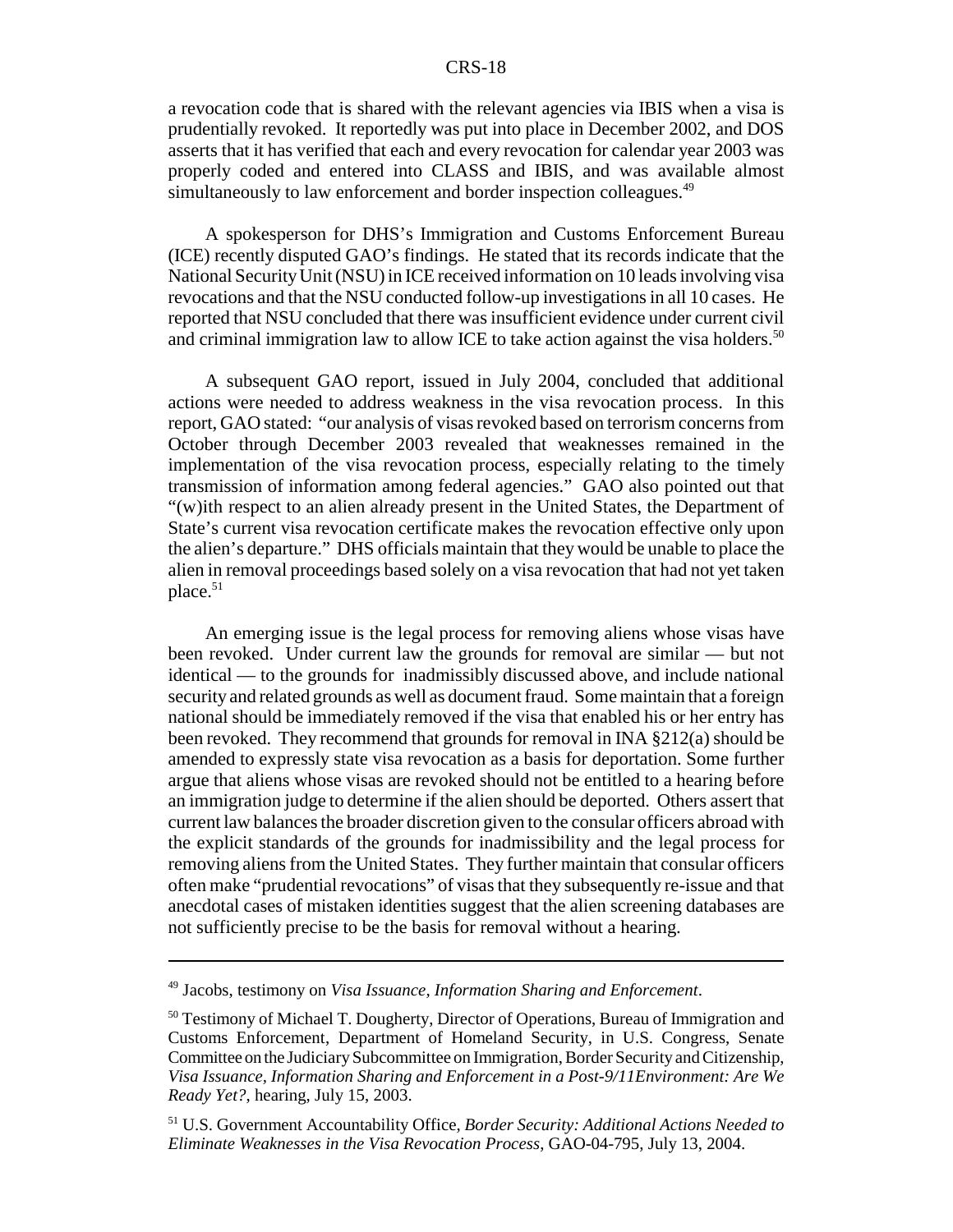On July 15, 2004, legislation (S. 2661) was introduced that would amend the INA to make the revocation of visas and of other documentation authorizing admission administratively and judicially unreviewable. It also would add revocation of visas to those grounds of inadmissibility supporting deportation (thus making aliens subject to such revocation immediately removable). A similar provision is included in H.R. 10 (§3008) as passed.

#### **Implementing New Technologies**

Citing problems implementing the technology, the Bush Administration sought extensions in installing the biometric readers/scanners required by the Enhanced Border Security and Visa Entry Reform Act of  $2002$ <sup>52</sup> The  $108<sup>th</sup>$  Congress has passed H.R. 4417, which amends the law to extend by one year (to October 26, 2005) the deadline for installing at all U.S. ports of entry equipment and software capable of processing machine-readable, tamper-resistant entry and exit documents and passports that contain biometric identifiers. It also extends by one year the deadline for VWP countries to certify that they are issuing machine-readable, tamper-resistant passports that contain biometric and document authentication identifiers comporting with specified standards, and VWP participants who are issued passports on or after the new deadline to present passports that comply with such requirements. H.R. 4417 passed the House on June 16, 2004, and passed the Senate without amendment on July 22, 2004. It was sent to the President on July 28, 2004.

As noted earlier, the legislation implementing the 9/11 Commission recommendations (Senate-passed S. 2845 and House-passed H.R. 10) have specific provisions on the acquisition and deployment of technologies to facilitate document authentication and detection of potential terrorist indicators on travel documents (including biometrics) to all consulates, ports of entry, and immigration benefits offices.

Since the September 11, 2001 terrorist attacks, considerable concern has been raised because the 19 terrorists were aliens who apparently entered the United States legally on temporary visas. Although the INA bars terrorists, consular officers issuing the visas and immigration inspectors working at the borders did not have access to all the law enforcement and intelligence databases that might identify potential terrorists. As discussed above, Congress has enacted several major laws requiring information sharing and interoperable databases. Whether these provisions are being successfully implemented remains an important policy question.<sup>53</sup>

 $52$  Letter to Representative James Sensenbrenner from the Secretary of Homeland Security, Thomas Ridge, and the Secretary of State, Colin Powell, dated Mar. 17, 2004. The letter is available at [http://www.house.gov/judiciary/ridge031704.pdf]; see also U.S. Congress, House Committee on the Judiciary, Subcommittee on Immigration, Border Security and Claims, *Should Congress extend the October 2004 Statutory Deadline for Requiring Foreign Visitors to Present Biometric Passports?*, hearing, Apr. 21, 2004.

<sup>53</sup> For evaluations, see U.S. Government Accountability Office, *Information Technology: Terrorist Watch Lists Should Be Consolidated to Promote Better Integration and Sharing*, GAO-03-322, Apr. 15, 2003; and U.S. Government Accountability Office, *Border Security:*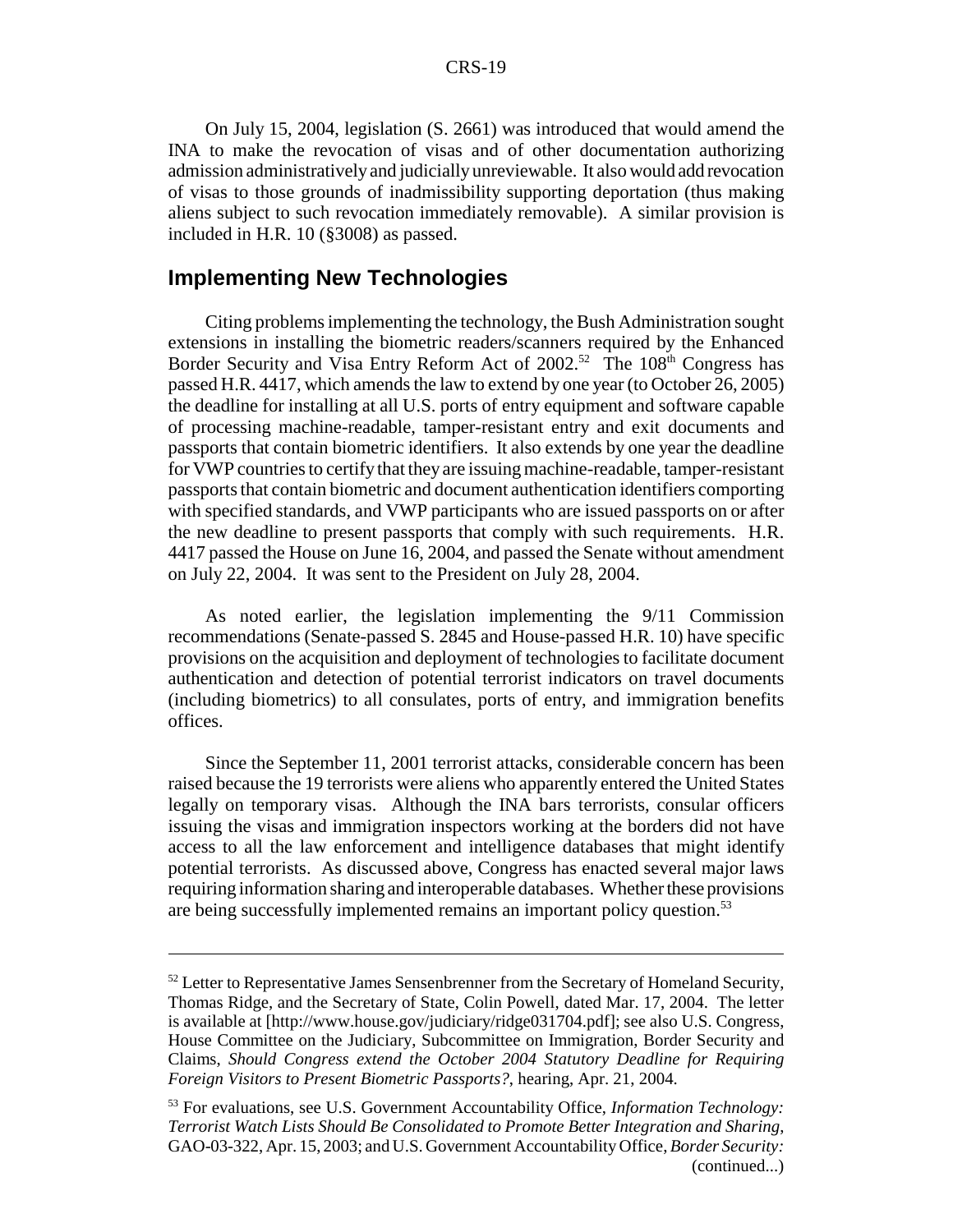Many assert that the need for all agencies involved in admitting aliens to share intelligence and coordinate activities is essential for U.S. immigration policy to be effective in guarding homeland security. Some maintain that the reforms Congress made in the mid-1990s requiring all visa applicants to be checked in the "look out" databases were inadequate because the databases across the relevant agencies were not interoperable and the various agencies were territorial with their data. They maintain that, in the long run, the most efficient and effective guard against the entry of aliens who would do us harm is an interagency and inter-departmental database that is accessible in "real time" to consular officers, immigration inspectors, and key law enforcement and intelligence officials.

Others point to the cost, time, and complexity of developing interoperable databases. They cite the difficulty thus far in determining what biometric identifiers are most appropriate for screening aliens.<sup>54</sup> They point out competing technologies of the existing databases in which various key agencies have already heavily invested. Some maintain that success of the interoperable database technology depends on 100% inclusion of aliens applying for visas and seeking admission, but that the sheer scope of such a system poses "real time" implementation issues. They also warn that if intelligence data become too accessible across agencies, national security may actually be breached because sensitive information may be more likely to fall into the wrong hands.

#### **Potential Impact on Business**

A perceived slowdown in visa issuances has sparked concern among the business community. A recent study conducted for a group of international trade associations estimated that problems with visas have cost U.S. exporters \$30.7 billion in revenue and indirect costs since July  $2002$ <sup>55</sup> Some members of the business community have expressed concern about the dependence of their operational success on "the timeliness, predictability and efficiency of our visa and immigration system."56 These business representatives have claimed that security checks such as the Visa Mantis and Visa Condor programs have caused delays in the issuance of visas that could strain international business relationships.<sup>57</sup> The U.S. Chamber of Commerce acknowledges that its assertions about the negative impact tightened visa requirements are having on U.S. business are based on anecdotes rather than on

 $53$  (...continued)

*Challenges in Implementing Border Technology*, GAO-03-546T, Mar. 12, 2003.

<sup>&</sup>lt;sup>54</sup> U.S. Congress, Senate Committee on the Judiciary Subcommittee on Technology, Terrorism and Government Information, *Border Technology: Keeping Terrorists Out of the United States — 2003*, hearing, Mar. 12, 2003.

<sup>55</sup> The Santiago Group, *Do Visa Delays Hurt U.S. Business?*, June 2, 2004.

<sup>&</sup>lt;sup>56</sup> Testimony of Randel K. Johnson, Vice President of Labor, Immigration and Employee Benefits of the U.S. Chamber of Commerce, in U.S. Congress, House Committee on Government Reform, *Impact of the Visa Process on Foreign Travel to the U.S.*, hearing, July 10, 2003. (Hereafter cited as Johnson, testimony on *Impact of the Visa Process on Foreign Travel*.)

<sup>57</sup> U.S. Government Accountability Office, *Border Security: Improvements Needed to Reduce Time Taken to Adjudicate Visas for Science Students and Scholars*, GAO-04-371, Feb. 2004.